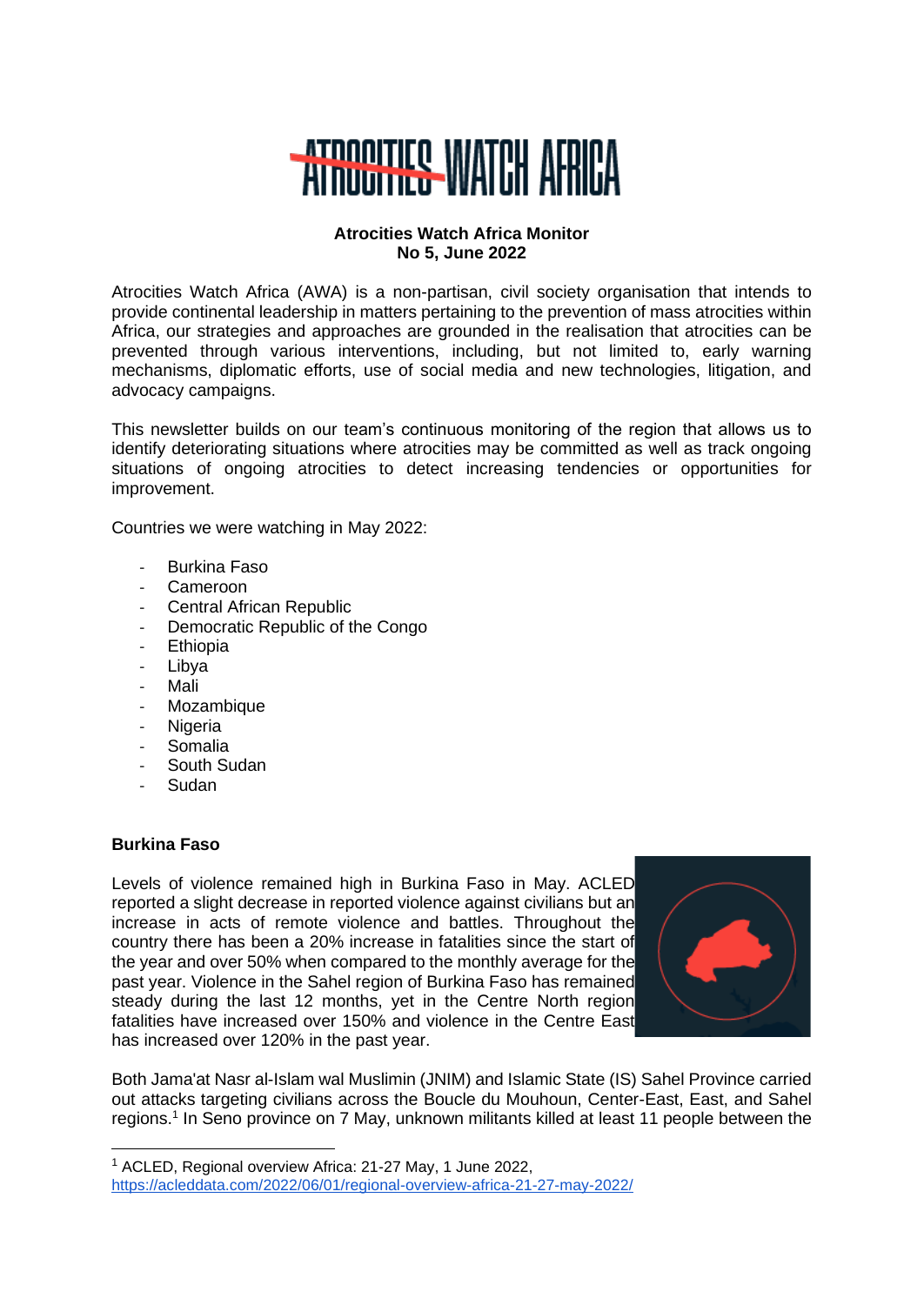towns of Dori and Gorgadji.<sup>2</sup> At least 43 were killed throughout the weekend of 15 May.<sup>3</sup> On 22 May, 25 civilians were killed in attacks on two villages. $4$  On 26 May, about 50 people were killed by armed gunmen in Madjoari village. The village was attacked two other times this month, killing 17 civilians<sup>5</sup> 11 soldiers and 15 gunmen.<sup>6</sup>

Throughout the month clashes were recorded between JNIM and the IS-Sahel militants and Volunteers for the Defence of the Homeland (VDP) and the army in the Yagha and Soum provinces.<sup>7</sup> 50 militants were killed in two separate military operations that took place on 9 May.<sup>8</sup> 30 militants and 5 soldiers were killed in the Centre North region during the third week of May.<sup>9</sup>

Islamist armed groups and government security forces and their allied militias have committed grave human rights abuses, including include unlawful killings, summary executions, rape and enforced disappearances in the country according to information provided by Human Rights Watch.<sup>10</sup>

The situation is critical in Djibo in the far north as the town has been under siege since February. It has been the epicentre of violence linked to al-Qaeda and IS, insecurity in the region has been increasing since November and food hasn't been delivered since December as extremists have restricted movement in and out of the city and cut water supplies. At the end of April, local authorities met with jihadists, to negotiate lifting the siege, but little progress has been made.<sup>11</sup>

#### *Context*:

Attacks by militants linked to al Qaeda and the Islamic State have killed thousands in Burkina Faso since 2015. An estimated 1.8 million people have been displaced, concentrated in the north of the country.The coup in January 2022, was sparked in part by the government's inability to fully address this.

# *International Response:*

<sup>6</sup> The Defense Post, "11 Soldiers, 15 Gunmen Dead in Burkina Faso Attacks: Army," 20 May 2022,

<sup>7</sup> ACLED, Regional overview Africa: 14-20 May 2022, 26 May 2022,

<sup>2</sup> Reuters, "Heavily armed militants break 60 inmates from Burkina Faso prison," 8 May 2022, [https://www.reuters.com/world/africa/heavily-armed-militants-break-60-inmates-burkina-faso-prison-](https://www.reuters.com/world/africa/heavily-armed-militants-break-60-inmates-burkina-faso-prison-2022-05-08/)[2022-05-08/](https://www.reuters.com/world/africa/heavily-armed-militants-break-60-inmates-burkina-faso-prison-2022-05-08/)

 $3$  Andalou Agency, "At least 43 dead in weekend attacks in Burkina Faso: Media," 16 May 2022, <https://www.aa.com.tr/en/africa/at-least-43-dead-in-weekend-attacks-in-burkina-faso-media/2588955> <sup>4</sup> News 24, "At least 11 civilians killed in Burkina Faso village attacks, says governor," 24 May 2022,

[https://www.news24.com/news24/africa/news/at-least-11-civilians-killed-in-burkina-faso-village](https://www.news24.com/news24/africa/news/at-least-11-civilians-killed-in-burkina-faso-village-attacks-says-governor-20220524)[attacks-says-governor-20220524](https://www.news24.com/news24/africa/news/at-least-11-civilians-killed-in-burkina-faso-village-attacks-says-governor-20220524)

<sup>5</sup> DW, "Burkina Faso: Gunmen kill 50 civilians in flare-up of violence," 27 May 2022, <https://www.dw.com/en/burkina-faso-gunmen-kill-50-civilians-in-flare-up-of-violence/a-61942981>

<https://www.thedefensepost.com/2022/05/20/soldiers-gunmen-dead-burkina/>

<https://acleddata.com/2022/05/26/regional-overview-africa-14-20-may-2022/>

<sup>8</sup> Daily Mail, "Burkina army says killed over 50 'terrorists'," 10 May 2022,

<https://www.dailymail.co.uk/wires/afp/article-10800617/Burkina-army-says-killed-50-terrorists.html> <sup>9</sup> Andalou Agency, "30 terrorists, 5 soldiers killed in Burkina Faso clash," 22 May 2022,

<https://www.aa.com.tr/en/africa/30-terrorists-5-soldiers-killed-in-burkina-faso-clash/2594383>

<sup>&</sup>lt;sup>10</sup> Human Rights Watch, "Burkina Faso: Armed Islamists Kill, Rape Civilians," 16 May 2022, <https://www.hrw.org/news/2022/05/16/burkina-faso-armed-islamists-kill-rape-civilians>

<sup>&</sup>lt;sup>11</sup> Africa News, "Burkina Faso: Northern blockade cuts food supply to thousands of people," 28 May 2022, [https://www.africanews.com/2022/05/28/burkina-faso-northern-blockade-cuts-food-supply-to](https://www.africanews.com/2022/05/28/burkina-faso-northern-blockade-cuts-food-supply-to-thousands-of-people/)[thousands-of-people/](https://www.africanews.com/2022/05/28/burkina-faso-northern-blockade-cuts-food-supply-to-thousands-of-people/)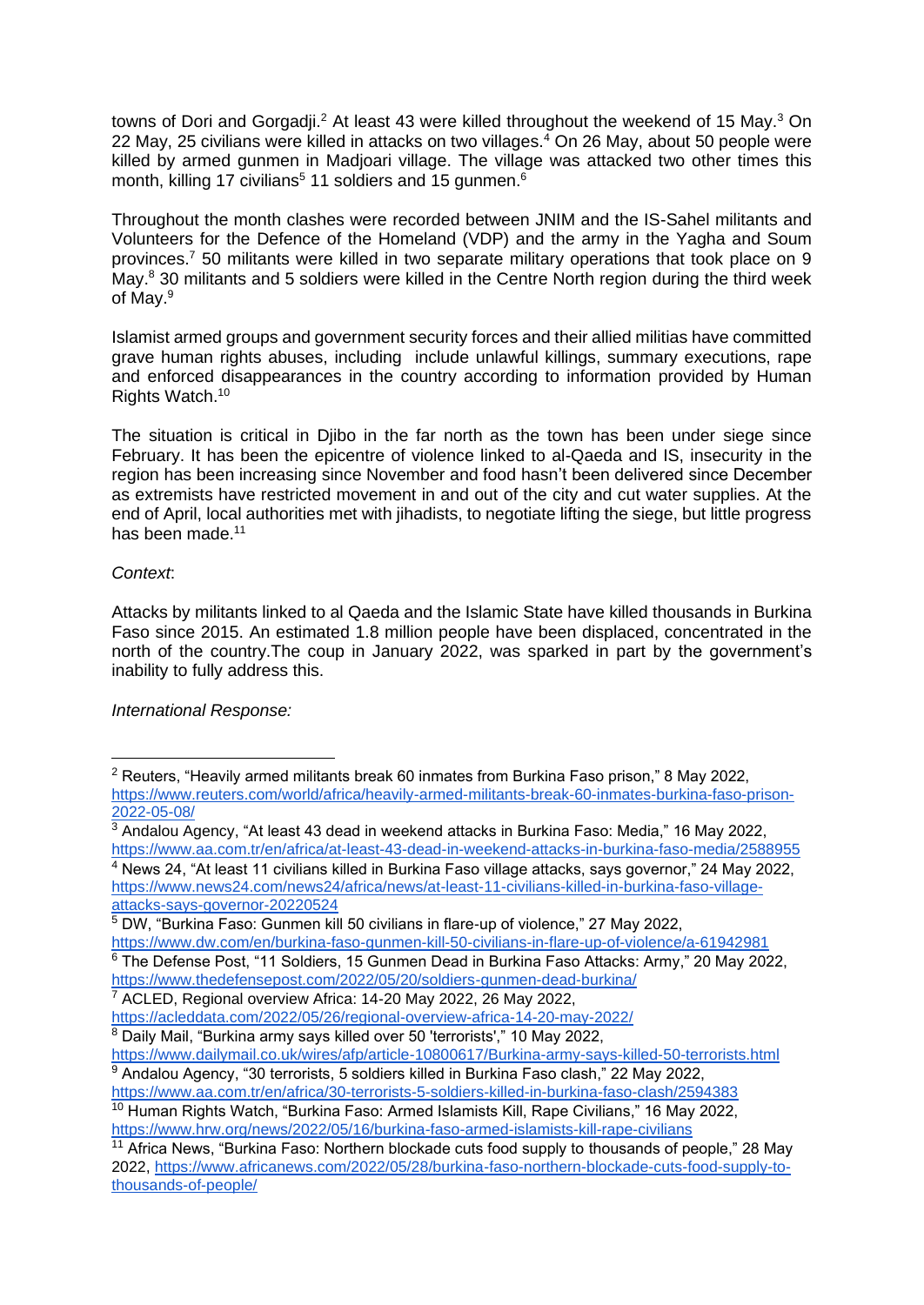ECOWAS experts visited the country in May to evaluate the security situation following a failure to agree on a transitional process.<sup>12</sup>

The UN Secretary General, Antonio Guterres, urged the military junta in Burkina Faso as well as those in Mali and Guinea and to hand power back to civilian rule as soon as possible.<sup>13</sup> He condemned the 25 May killings in Madioari.<sup>14</sup>

# **Cameroon**

Violence increased in Cameroon in May, with an increase in both incidents and fatalities as compared to both April and the monthly average from the prior year.<sup>15</sup>

In late April and early May, violent events concentrated in the Extreme-North and North-West provinces. In the Extreme-North province, militants believed to be affiliated with either ISWAP or Boko Haram looted and destroyed property in Mayo-Sava. In the North-West province, military forces conducted several raids against Ambazonia separatist militants, resulting in several fatalities.<sup>16</sup>



On 11 May, Human Rights Watch released a report highlighting abuse against LGBTI persons in Cameroon, noting an uptick in incidents of such violence in 2021.<sup>17</sup>

On 15 May, armed men abducted two health workers from Kendem in South-West province.<sup>18</sup> This action is likely to only further hamper efforts to address an ongoing cholera outbreak in the country. On 26 May, a BCC correspondent was abducted in Bamenda in the North-West.<sup>19</sup>

Separatists ordered a lock down in English speaking regions to oppose the celebration of Cameroon's national holiday, May 20 which commemorates the union of the French and English speaking regions of the country.<sup>20</sup> Senator Mundi, alongside other hostages, who had been held captive by separatists for a month, was freed at the end of May.<sup>21</sup>

<sup>&</sup>lt;sup>12</sup> Africa News, "ECOWAS experts in Burkina to assess security situation," 19 May 2022, [https://www.africanews.com/2022/05/19/ecowas-experts-in-burkina-to-assess-security-situation//](https://www.africanews.com/2022/05/19/ecowas-experts-in-burkina-to-assess-security-situation/)

<sup>&</sup>lt;sup>13</sup> All Africa. "West Africa: UN Chief Guterres Urges West African Juntas to Return to Civilian Rule," 2 May 2022,<https://allafrica.com/stories/202205020222.html>

<sup>&</sup>lt;sup>14</sup> UN news, "Secretary-General Strongly Condemns Killing by Extremist Armed Groups in Burkina Faso," 27 May 2022,<https://www.un.org/press/en/2022/sgsm21300.doc.htm>

<sup>&</sup>lt;sup>15</sup> ACLED Dashboard, May 2022,<https://acleddata.com/dashboard/#/dashboard>

<sup>16</sup> ACLED, "Regional Overview 23 April - 6 May 2022," 12 May 2022,

<https://acleddata.com/2022/05/12/regional-overview-africa-23-april-6-may-2022/>

<sup>&</sup>lt;sup>17</sup> Human Rights Watch, "Cameroon: Rising Violence Against LGBTI People," 11 May 2022, <https://www.hrw.org/news/2022/05/11/cameroon-rising-violence-against-lgbti-people>

<sup>&</sup>lt;sup>18</sup> OCHA, West and Central Africa: Weekly Regional Humanitarian Snapshot (17-23 May 2022), 26 May 2022, [https://reliefweb.int/report/cameroon/west-and-central-africa-weekly-regional-humanitarian](https://reliefweb.int/report/cameroon/west-and-central-africa-weekly-regional-humanitarian-snapshot-17-23-may-2022)[snapshot-17-23-may-2022](https://reliefweb.int/report/cameroon/west-and-central-africa-weekly-regional-humanitarian-snapshot-17-23-may-2022)

<sup>&</sup>lt;sup>19</sup> Hum Angle, "BBC Journalist Abducted In Restive Cameroon Anglophone Region," 27 May 2022, <https://humanglemedia.com/bbc-journalist-abducted-in-restive-cameroon-anglophone-region/>

<sup>&</sup>lt;sup>20</sup> VOA, "Violence, Lockdown, Running Battles Paralyze Cameroon National Day in Western Regions," 20 May 2022, [https://www.voanews.com/a/violence-lockdown-running-battles-paralyze](https://www.voanews.com/a/violence-lockdown-running-battles-paralyze-cameroon-national-day-in-western-regions/6582116.html)[cameroon-national-day-in-western-regions/6582116.html](https://www.voanews.com/a/violence-lockdown-running-battles-paralyze-cameroon-national-day-in-western-regions/6582116.html)

<sup>21</sup> VOA, "Cameroon's Military Frees Senator, Other Separatist Hostages," 31 May 2022, [https://www.voanews.com/a/cameroon-s-military-frees-senator-other-separatist-hostages-](https://www.voanews.com/a/cameroon-s-military-frees-senator-other-separatist-hostages-/6596695.html) [/6596695.html](https://www.voanews.com/a/cameroon-s-military-frees-senator-other-separatist-hostages-/6596695.html)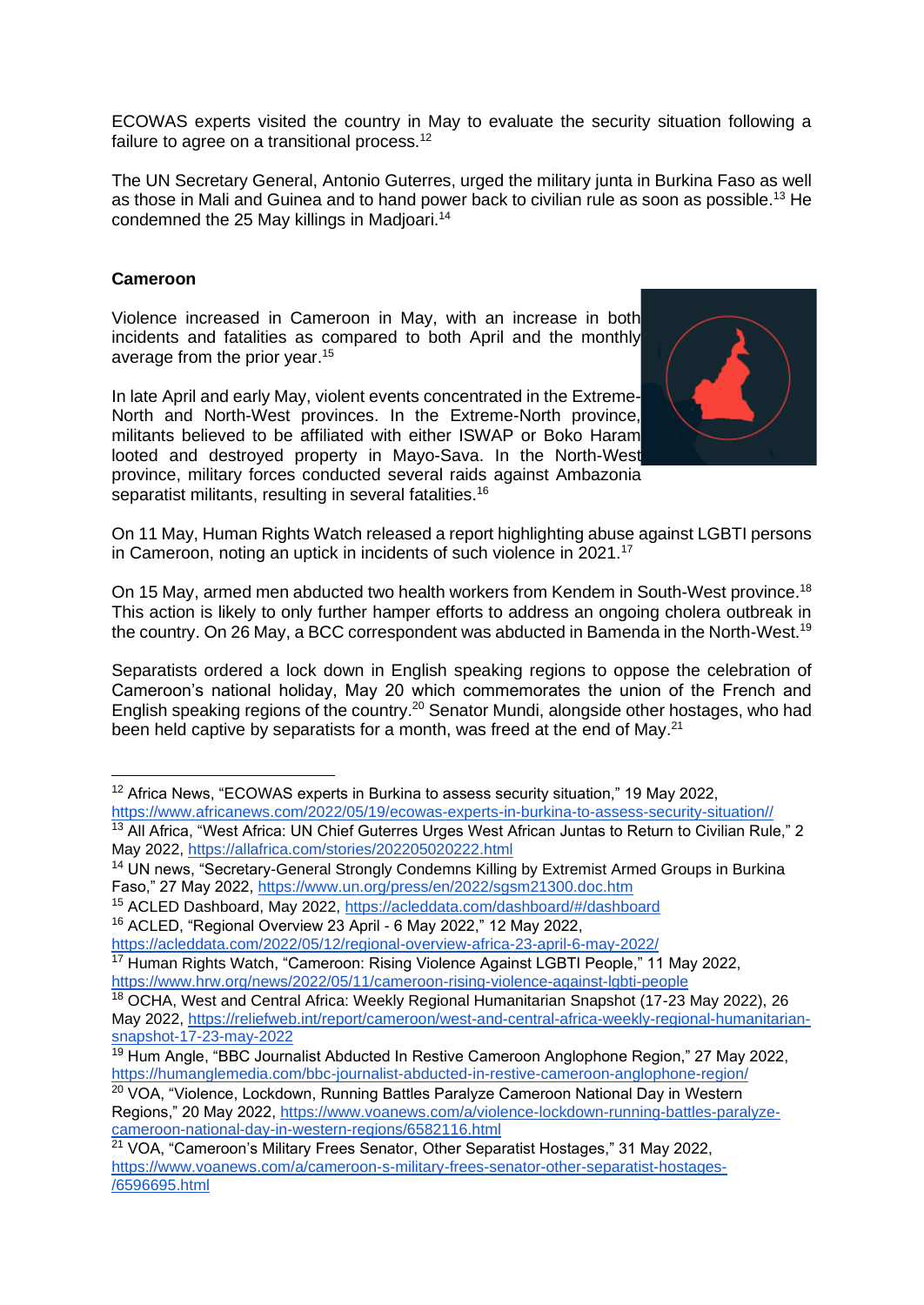### *Context:*

In 2016, a series of peaceful protests by lawyers and teachers who, to protect the Anglophone educational and legal systems, requested the creation of a two-state federation were rapidly suppressed by the government. In response, armed separatist groups then formed to fight for an independent nation called Ambazonia, proclaimed an independent republic in October 2017. Authorities in Yaoundé responded, killing, and arresting those who they believed sympathised with the secessionists. This drove the formation of Anglophone militias. By the end of 2017, the crisis had degenerated into armed conflict.

# **Central African Republic**

Violence in the Central African Republic (CAR) has decreased when compared to the previous year. There has been a 38% decrease in violent incidents and fatalities during the last four weeks when compared to the monthly average of the previous year. During May there was a sharp decrease in violent attacks against civilians but an increase in battles when compared to April 2022.<sup>22</sup>



Despite the decrease, violence continues and civilians continue to

suffer the consequences. At least 10 civilians were killed by Union for Peace in Central Africa (UPC) rebels in the village of Bokolobo, northeast of the capital, the UN reported. A few days earlier, at least 30 civilians of the Muslim faith, including 27 Fulani, were killed by the Central African army alongside Russian mercenaries and local militia, according to Ali Darassa, military leader of the UPC and chief of staff of the Coalition of Patriots for Change (CPC).<sup>23</sup> On 24 May, seven people were killed in Nana-Bakassa. No group has claimed responsibility for the attack.<sup>24</sup>

Information on the presence of the Russian Wagner group in the country continues to surface. According to an investigation conducted by Human Rights Watch, Russian forces, including the Wagner group, have been conducting summary executions, tortures, and other forms of violence against civilians in the country since 2019. Among the incidents investigated were the Bossangoa massacre that claimed the lives of 13 people in June 2021 and cases of detention and torture in Bambari in 2019.<sup>25</sup> More recently, three Russian mercenaries have been accused of attacking mothers recovering from childbirth at the hospital in the Henri Izamo military camp in the capital, Bangui, last month.<sup>26</sup> Two others were killed by suspected CPC fighters in the northern Ouham-Pende region at the end of May.<sup>27</sup>

<sup>22</sup> ACLED Data.

<sup>23</sup> VOA, "Rebels Kill 10 Civilians in Central African Republic, UN Says," 14 May 2022,

<https://www.voanews.com/a/rebels-kill-10-civilians-in-central-african-republic-un-says-/6574009.html>  $24$  Hum Angle, "Armed Group Kills 7 People In Nana-Bakassa, Central African Republic," 27 May 2022, [https://humanglemedia.com/armed-group-kills-7-people-in-nana-bakassa-central-african](https://humanglemedia.com/armed-group-kills-7-people-in-nana-bakassa-central-african-republic/)[republic/](https://humanglemedia.com/armed-group-kills-7-people-in-nana-bakassa-central-african-republic/)

 $25$  Human Rights Watch, "Central African Republic: Abuses by Russia-Linked Forces," 3 May 2022, <https://www.hrw.org/news/2022/05/03/central-african-republic-abuses-russia-linked-forces>

<sup>&</sup>lt;sup>26</sup> The Daily Beast, "Putin's Private Army Accused of Raping New Moms on Maternity Ward," 7 May 2022, [https://www.thedailybeast.com/wagner-group-mercenaries-accused-of-raping-new-moms-on](https://www.thedailybeast.com/wagner-group-mercenaries-accused-of-raping-new-moms-on-maternity-ward-in-central-african-republic)[maternity-ward-in-central-african-republic](https://www.thedailybeast.com/wagner-group-mercenaries-accused-of-raping-new-moms-on-maternity-ward-in-central-african-republic)

 $27$  Andalou Agency, "2 Wagner paramilitaries killed in Central African Republic," 30 May 2022, <https://www.aa.com.tr/en/africa/2-wagner-paramilitaries-killed-in-central-african-republic/2601125>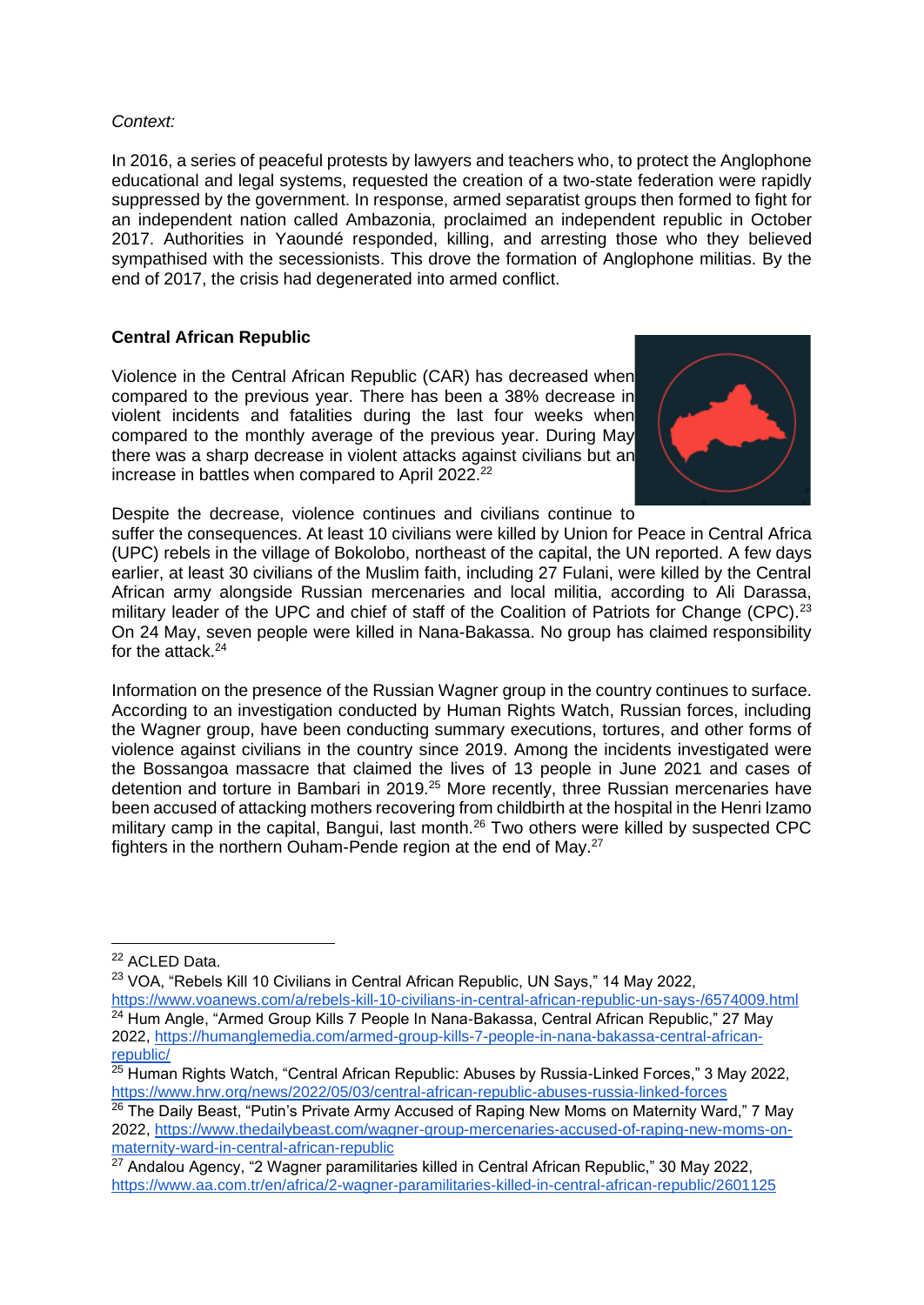Allies of President Faustin-Archange Touadera proposed changes to the constitution that would remove the two term limit, allowing him to be reelected, this led to protests from the opposition. Presidential elections in the country are to be held in 2025.<sup>28</sup>

The first trial at the CAR Special Criminal Court (SCC) started in mid-May. The defendants, Sallet Adoum also known as Bozize, Yaouba Ousman, and Mahamat Tahir, are former members of the 3R militia accused of the massacre of 46 villagers in Lemouna and Koundjili in the northwest of the country in May 2019.<sup>29</sup> The International Criminal Court prosecutor indicated his office will actively support the work of the SCC in line with the principle of complementarity.<sup>30</sup> Lawmakers voted to abolish the death penalty in late May 2022, although the last official execution took place in 1981 the practice had remained legally applicable. The legislation must still be issued by president Touadera.<sup>31</sup>

Humanitarian workers are being targeted. Between January and April 2022, 52 incidents affecting humanitarian workers were recorded, affecting mostly Ouham, Bangui and Ouaka.<sup>32</sup> More than 60% of the population is in need of humanitarian assistance and prices of basic commodities, especially food, medicine and fuel, have increased. The price of wheat went up 36% in the last two weeks and is expected to increase at least 30% more by August.<sup>33</sup> Health agencies only have 38% of the needed aid to respond to the growing crisis. $34$  This aggravates the ongoing political tensions and insecurity, increasing the risk for mass atrocities.

#### *Context:*

The CAR has a long history of violence and rebellion. After coming to power in a coup, Bozizé's 2003- 2013 rule was characterized by corruption and violent repression of rebellions in the majority Muslim communities in the north. A predominantly Muslim rebel alliance, Séléka, began ousted Bozizé in 2013. Christian and animist self-defense groups that formed the "anti-Balaka" movement to resist the Séléka and many began targeting Muslim communities.<sup>35</sup>

After several failed attempts to end the civil war, the Khartoum Agreement was signed in 2019, including 14 armed groups. The agreement had limited success, and fighting started up again

<sup>34</sup> OCHA, Central African Republic, Situation Report Last updated: 27 May 2022, <https://reports.unocha.org/en/country/car/>

<sup>&</sup>lt;sup>28</sup> Reuters, "Allies of Central African Republic president propose removing term limits," 27 May 2022, [https://www.reuters.com/world/africa/allies-cafrican-republic-president-propose-removing-term-limits-](https://www.reuters.com/world/africa/allies-cafrican-republic-president-propose-removing-term-limits-2022-05-27/)[2022-05-27/](https://www.reuters.com/world/africa/allies-cafrican-republic-president-propose-removing-term-limits-2022-05-27/)

 $29$  International Federation for Human Rights, "Q&A: Opening of the first trial before the Special Criminal Court in CAR," 17 May 2022, [https://www.fidh.org/en/region/Africa/central-african-republic/q](https://www.fidh.org/en/region/Africa/central-african-republic/q-a-opening-of-first-trial-before-special-criminal-court)[a-opening-of-first-trial-before-special-criminal-court](https://www.fidh.org/en/region/Africa/central-african-republic/q-a-opening-of-first-trial-before-special-criminal-court)

<sup>&</sup>lt;sup>30</sup> International Criminal Court, Statement, ICC Prosecutor underlines commitment to support the Special Criminal Court of the Central African Republic following address by Deputy Prosecutor, Mr Mame Mandiaye Niang at opening of first trial in Bangui, 11 May 2022, [https://www.icc](https://www.icc-cpi.int/news/icc-prosecutor-underlines-commitment-support-special-criminal-court-central-african-republic)[cpi.int/news/icc-prosecutor-underlines-commitment-support-special-criminal-court-central-african](https://www.icc-cpi.int/news/icc-prosecutor-underlines-commitment-support-special-criminal-court-central-african-republic)[republic](https://www.icc-cpi.int/news/icc-prosecutor-underlines-commitment-support-special-criminal-court-central-african-republic)

 $31$  Africa News, "CAR: Bangui residents react to MPs voting to end death penalty," 30 May 2022, [https://www.africanews.com/2022/05/30/car-bangui-residents-react-to-mps-voting-to-end-death](https://www.africanews.com/2022/05/30/car-bangui-residents-react-to-mps-voting-to-end-death-penalty/)[penalty/](https://www.africanews.com/2022/05/30/car-bangui-residents-react-to-mps-voting-to-end-death-penalty/)

<sup>&</sup>lt;sup>32</sup> OCHA, Central African Republic: Overview of incidents affecting humanitarian workers (April 2022), 5 May 2022, [https://reliefweb.int/report/central-african-republic/central-african-republic-overview](https://reliefweb.int/report/central-african-republic/central-african-republic-overview-incidents-affecting-31)[incidents-affecting-31](https://reliefweb.int/report/central-african-republic/central-african-republic-overview-incidents-affecting-31)

<sup>33</sup> OCHA, Daily Noon Briefing Highlights: Ukraine, Ethiopia, Central African Republic, 5 May 2022, <https://www.unocha.org/story/daily-noon-briefing-highlights-ukraine-ethiopia-central-african-republic>

<sup>35</sup> United States Institute for Peace, "As Security Returns, Central Africans Await the State," 29 March 2022,<https://www.usip.org/blog/2022/03/security-returns-central-africans-await-state>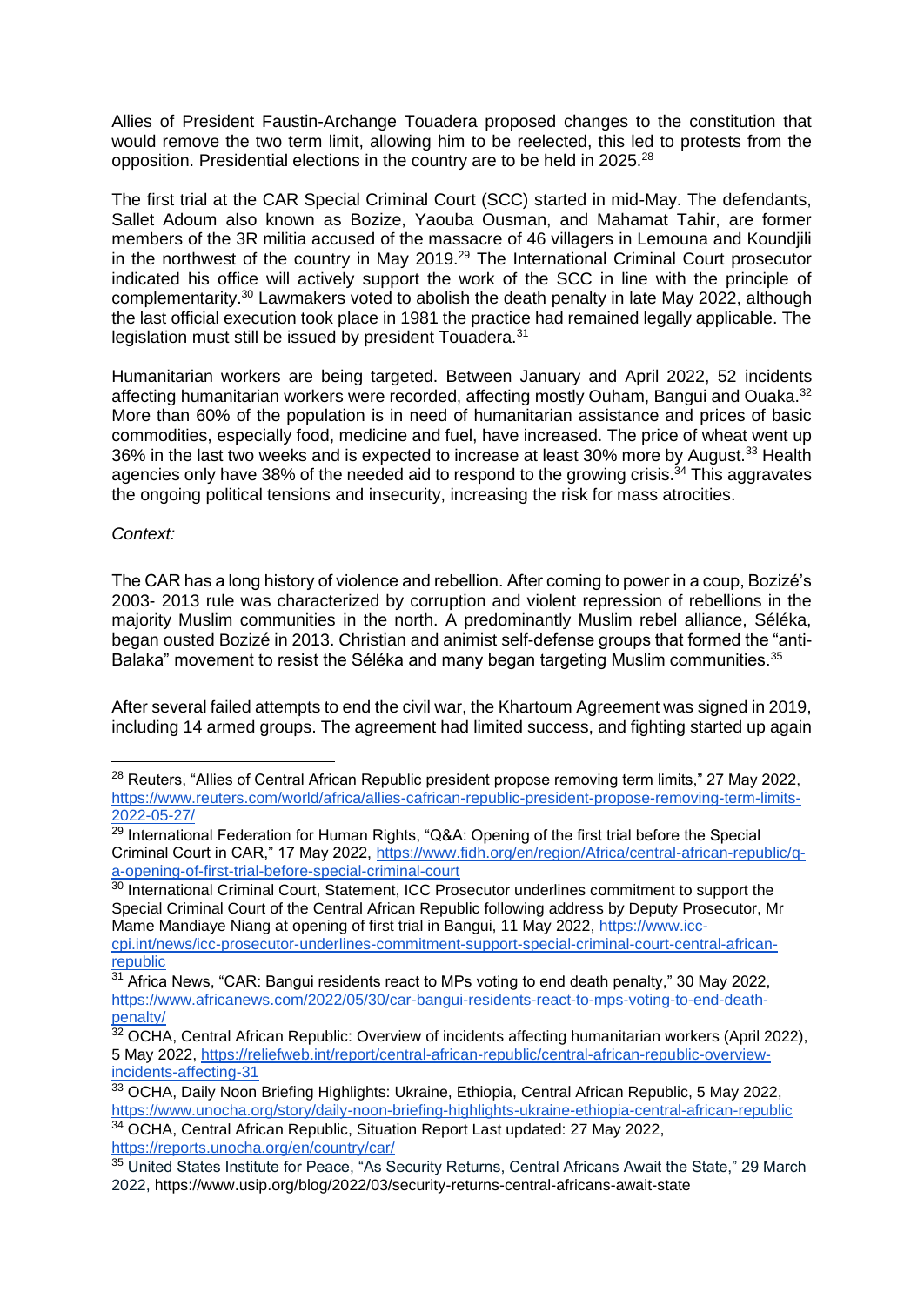in December 2020 when Faustin-Archange Touadéra won a second term as president and the main rebel factions formed an alliance opposed to the election called the Coalition of Patriots for Change, which was coordinated by former President Bozizé.<sup>36</sup>

Currently 30% of Central Africans are displaced while half the population is food insecure.  $37$ UNOCHA estimates 3.1 million people will need humanitarian assistance by the end of 2022, 63% of the total population.<sup>38</sup>

# *International response:*

Virginia Gamba, Special Representative of the Secretary-General for Children and Armed Conflict, briefed the Security Council's 2127 Sanctions Committee on 6 May 2022. Since July 2019, the situation of children has deteriorated due to the increasing levels of violence, the deterioration of basic services and the impact of the COVID-19 pandemic. She recommended that protection of children remain central to peace efforts, that dialogue with armed groups must continue and that a National Plan for the prevention of violence against children in armed conflict must be put in place.<sup>39</sup>

The new Special Representative of the UN Secretary-General in the Central African Republic, Valentine Rugwabiza, called for a readjustment of the UN peacekeeping force, to "adopt a proactive and preventive posture of exactions on civilian populations based on reliable information," in order to protect civilians. She also expressed concern over the ongoing humanitarian situation and the lack of funding for humanitarian response.<sup>40</sup>

On 9 May, US President Biden issued a proclamation extending sanctions against certain individuals in the CAR for another year.<sup>41</sup>

# **Democratic Republic of the Congo**

Fighting continues in eastern Congo. Although ACLED reports fewer incidents and fatalities over the last four weeks than average over the past year, $42$  new patterns of violence  $-$  including the resurgence of



<sup>&</sup>lt;sup>36</sup> Al Jazeera, "CAR ex-President François Bozizé takes charge of rebel alliance," 21 March 2021, [https://www.aljazeera.com/news/2021/3/21/central-africa-ex-president-bozize-takes-charge-of-rebel](https://www.aljazeera.com/news/2021/3/21/central-africa-ex-president-bozize-takes-charge-of-rebel-%20alliance)[alliance](https://www.aljazeera.com/news/2021/3/21/central-africa-ex-president-bozize-takes-charge-of-rebel-%20alliance)

expresses- [concern-over-increasing](https://www.ohchr.org/en/press-releases/2022/03/human-rights-council-high-commissioner-expresses-concern-over-increasing)

<sup>&</sup>lt;sup>37</sup> UNOHCHR, "High Commissioner Expresses Concern over Increasing Incidents Involving Serious Human Rights Violations and Abuses in the Central African Republic, and Mission Finds Evidence of Human Rights Violations and Abuses Committed in Libya since 2016," 30 March 2022, [https://www.ohchr.org/en/press-releases/2022/03/human-rights-council-high-commissioner-](https://www.ohchr.org/en/press-releases/2022/03/human-rights-council-high-commissioner-expresses-concern-over-increasing)

<sup>38</sup> UNOCHA, "Situation Report Central African Republic," 7 April 2022,

<https://reports.unocha.org/en/country/car/#cf-5JBAIwceyXkeLoEvJqi08v>

<sup>39</sup> UNSC, SC/14898, Press release, Security Council 2127 Committee Meets Special Representative for Children and Armed Conflict, 20 May 2022,<https://www.un.org/press/en/2022/sc14898.doc.htm> <sup>40</sup> Africa News, "CAR: New UN Rep calls for readjustment of MINUSCA to protect civilians," 19 May 2022[,https://www.africanews.com/2022/05/19/car-new-un-rep-calls-for-readjustment-of-minusca-to](https://www.africanews.com/2022/05/19/car-new-un-rep-calls-for-readjustment-of-minusca-to-protect-civilians/)[protect-civilians//](https://www.africanews.com/2022/05/19/car-new-un-rep-calls-for-readjustment-of-minusca-to-protect-civilians/)

<sup>&</sup>lt;sup>41</sup> White House, Notice on the Continuation of the National Emergency with Respect to the Central African Republic, 9 May 2022, [https://www.whitehouse.gov/briefing-room/presidential](https://www.whitehouse.gov/briefing-room/presidential-actions/2022/05/09/notice-on-the-continuation-of-the-national-emergency-with-respect-to-the-central-african-republic-2/)[actions/2022/05/09/notice-on-the-continuation-of-the-national-emergency-with-respect-to-the-central](https://www.whitehouse.gov/briefing-room/presidential-actions/2022/05/09/notice-on-the-continuation-of-the-national-emergency-with-respect-to-the-central-african-republic-2/)[african-republic-2/](https://www.whitehouse.gov/briefing-room/presidential-actions/2022/05/09/notice-on-the-continuation-of-the-national-emergency-with-respect-to-the-central-african-republic-2/)

<sup>42</sup> ACLED dashboard,<https://acleddata.com/dashboard/#/dashboard>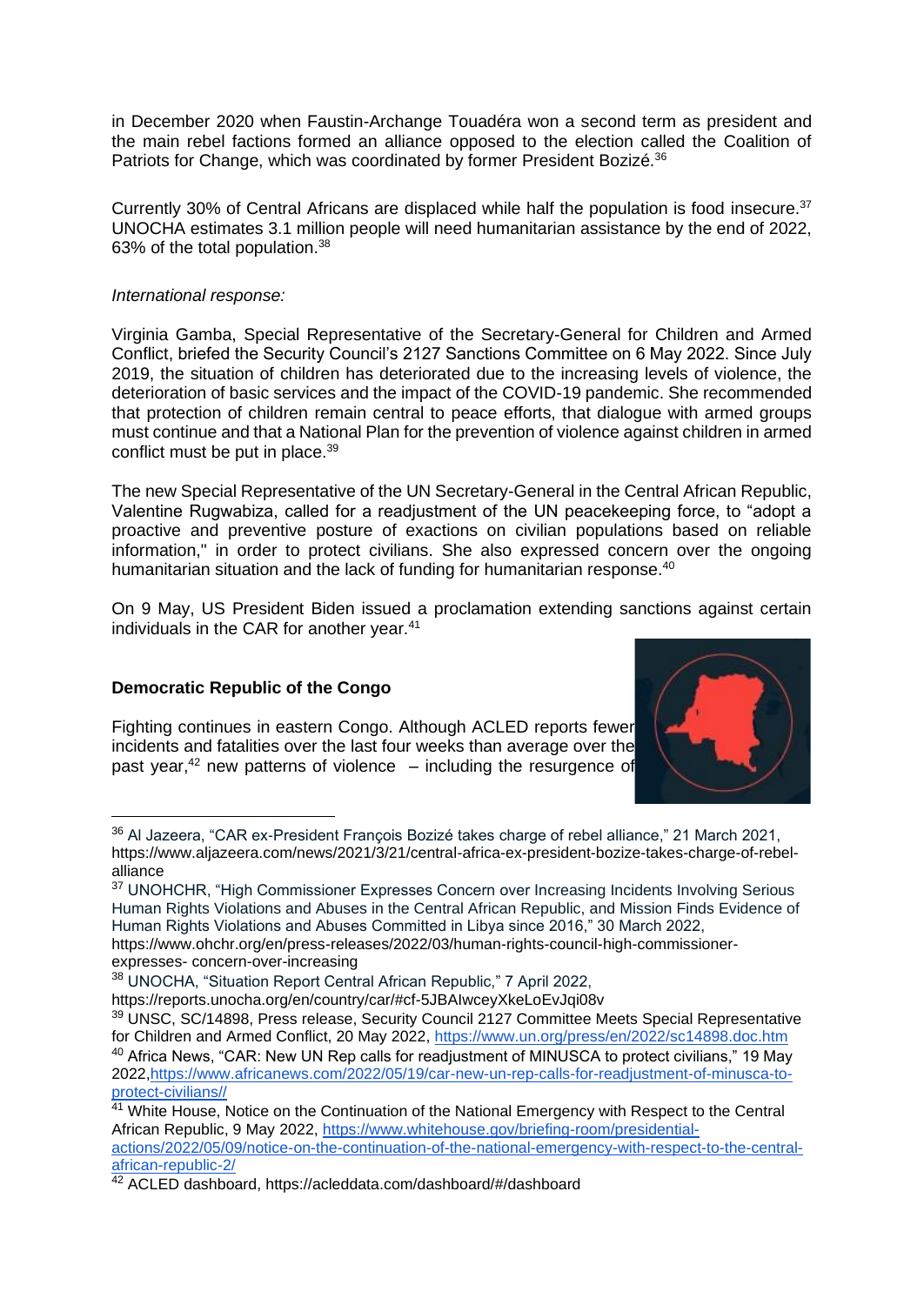M23 rebels and increasing tensions with Rwanda raise serious concerns about the potential for escalation.

Military offensives against the Allied Democratic Forces (ADF) continued during the third week of May.<sup>43</sup> Despite government military action, an ADF attack in the Beni region reportedly killed 24.<sup>44</sup>

At the same time, the March 23 Movement (M23) launched a renewed offensive in North Kivu.<sup>45</sup> The UN Office for the Coordination of Humanitarian Affairs estimated that 61,000 were displaced from Rutshuru and Nyiragongo regions of South Kivu as a result of ongoing fighting between the government and M23 by 27 May.<sup>46</sup>

Meanwhile, relations between the DRC and Rwanda are worsening. The DRC has accused Rwanda of supporting M23 and suspended flights from the country in response. Rwanda, in turn, has accused the DRC of supporting FDLR rebels and reports that two of its soldiers were kidnapped by the group while on patrol.<sup> $47$ </sup> Rwandan President Kagame has suggested that he may send troops into the DRC, even without permission from the Congolese government. He has cited concerns about the activities of the Rwandan rebel FDLR movement. It has been argued, however, that concerns about ongoing Ugandan and Burundian military operations may also be a concern.<sup>48</sup> More recently, Rwandan Foreign Minister Vincent Biruta said, "If attacks continue we will not sit idly by... Rwanda will have the right to respond to protect the security of the country, to protect the security of its citizens and we have the means to do that".<sup>49</sup> Human Rights Watch has also expressed concern about growing hate speech, particularly against groups associated with other countries.<sup>50</sup>

In the first ten days of May, three attacks occurred in Ituri. On 8 May an attack on an artisanal mining site killed at least 35 in Djugu in Ituri. On 9 May, rebels killed at least 14 people, including children, in an overnight attack on a displaced persons camp in Djugu. CODECO is suspected responsible for both attacks.<sup>51</sup>

<https://acleddata.com/2022/05/26/regional-overview-africa-14-20-may-2022/>

<sup>44</sup> AlJazeera, "Civilians killed in eastern DR Congo rebel attack," 29 May 2022, [https://www.aljazeera.com/news/2022/5/29/more-than-a-dozen-civilians-killed-in-dr-congo-rebel](https://www.aljazeera.com/news/2022/5/29/more-than-a-dozen-civilians-killed-in-dr-congo-rebel-attack)[attack](https://www.aljazeera.com/news/2022/5/29/more-than-a-dozen-civilians-killed-in-dr-congo-rebel-attack)

<https://acleddata.com/2022/05/26/regional-overview-africa-14-20-may-2022/>

<sup>43</sup> ACLED, Regional overview Africa: 14-20 May 2022, 26 May 2022,

<sup>45</sup> ACLED, Regional overview Africa: 14-20 May 2022, 26 May 2022,

<sup>46</sup> UNOCHA, "Flash Update #6: Humanitarian Situation in Rutshuru and Nyiragongo Territories," 27 May 2022, [https://reliefweb.int/report/democratic-republic-congo/democratic-republic-congo-north](https://reliefweb.int/report/democratic-republic-congo/democratic-republic-congo-north-kivu-flash-update-6-humanitarian-situation-rutshuru-territory-27th-may-2022)[kivu-flash-update-6-humanitarian-situation-rutshuru-territory-27th-may-2022](https://reliefweb.int/report/democratic-republic-congo/democratic-republic-congo-north-kivu-flash-update-6-humanitarian-situation-rutshuru-territory-27th-may-2022)

<sup>&</sup>lt;sup>47</sup> Al Jazeera, "Rwanda says soldiers kidnapped by rebels in DR Congo," 28 May 2022, <https://www.aljazeera.com/news/2022/5/28/rwanda-says-soldiers-kidnapped-by-rebels-in-dr-congo>

<sup>48</sup> Crisis Group, "Easing the Turmoil in the Eastern DR Congo and Great Lakes," 25 May 2022, <https://d2071andvip0wj.cloudfront.net/b181-dr-congo-great-lakes.pdf>

<sup>49</sup> Clement Uwiringiyimana, "Rwanda says 'will not sit idly by' if attacked in dispute with Congo," *Reuters,* 31 May 2022, https://www.reuters.com/world/africa/rwanda-says-will-not-sit-idly-by-ifattacked-dispute-with-congo-2022-05-31/

<sup>50</sup> Human Rights Watch, "Civilians at Risk Amid Resurgence of M23 Rebels," 1 June 2022, <https://www.hrw.org/news/2022/06/01/dr-congo-civilians-risk-amid-resurgence-m23-rebels>

<sup>51</sup> Al Jazeera, "DR Congo: Rebels carry out deadly attack on refugee camp in Ituri," 10 May 2022, [https://www.aljazeera.com/news/2022/5/10/at-least-14-killed-in-eastern-dr-congo-refugee-camp](https://www.aljazeera.com/news/2022/5/10/at-least-14-killed-in-eastern-dr-congo-refugee-camp-attack)[attack](https://www.aljazeera.com/news/2022/5/10/at-least-14-killed-in-eastern-dr-congo-refugee-camp-attack)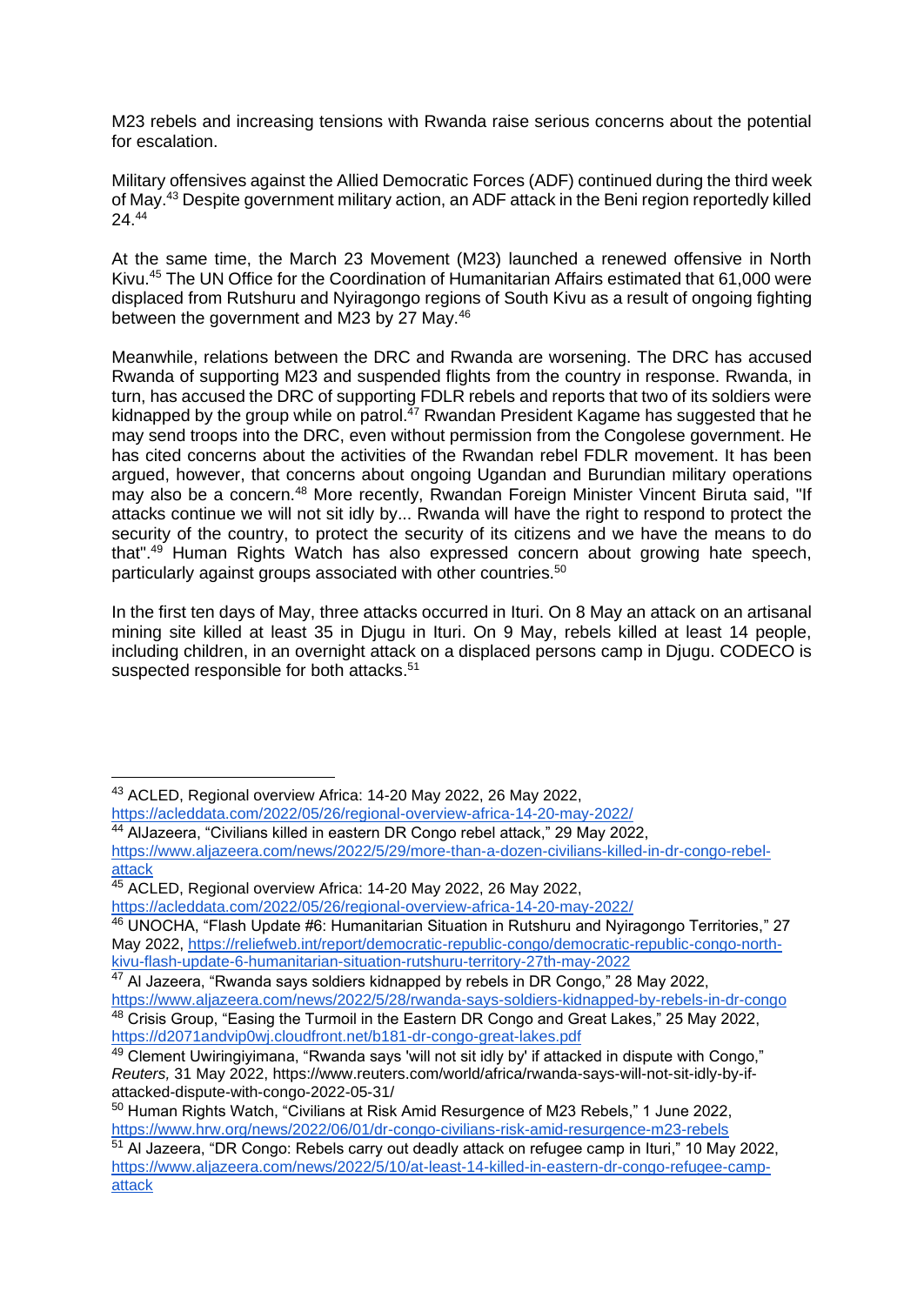On a more positive note, the guilty verdict against two senior police officers in the high profile killing of human rights activist Floribert Chebeya and his driver, Fidele Bazana, in 2010 was upheld by a military high court on 11 May.<sup>52</sup>

# *Context:*

Eastern Congo has been plagued by violence for more than two decades. More than 120 militias and armed groups are active in eastern DRC. A state of siege was declared in May 2021 and is still in place in northeastern DRC in response to the violence.

Since April 2017, ADF has reportedly been responsible for the deaths of at least 2300 people and the abduction of 900, according to KST. Bombings in neighbouring Uganda during October and November 2021 paved the way for a joint Congolese-Ugandan military operation against ADF. Many continue to believe Uganda has ulterior motives for intervention.<sup>53</sup>

CODECO is a coalition of militia founded in the 1970s, in recent years the group started engaging in armed attacks again with the objective of defending the Lendu population against the Hema. The Kivu Security Tracker reports that they are responsible for at least 529 violent deaths, over 200 abductions and at least 78 clashes since March 2021.<sup>54</sup>

The M23 or March 23 Movement are a faction of National Congress for the Defence of the People (CNDP), whom many were integrated into the Congolese army. They are of Tutsi ethnicity and have close ties to the Tutsi in neighbouring Rwanda.<sup>55</sup>

# *International response:*

MONUSCO condemned the M23 attacks against the UN and FARDC forces that took place on 22 May in Rutshuru, North Kivu.<sup>56</sup> The M23 group accused MONUSCO of working with government forces as well as local militia groups to stage "simultaneous attacks" against them.<sup>57</sup> On 24 May, the UN Security Council issued a press statement which also condemned the attacks.<sup>58</sup>

[https://www.bbc.com/news/live/world-africa-](https://www.bbc.com/news/live/world-africa-61170224?ns_mchannel=social&ns_source=twitter&ns_campaign=bbc_live&ns_linkname=628b34affc2fb576dc00bd6b%26UN%20condemns%20M23%20attacks%20on%20its%20forces%20in%20DR%20Congo%262022-05-23T10%3A07%3A41.797Z&ns_fee=0&pinned_post_locator=urn:asset:489dc60e-1077-4867-b7e0-ea56d414ebab&pinned_post_asset_id=628b34affc2fb576dc00bd6b&pinned_post_type=share)

<sup>&</sup>lt;sup>52</sup> Carine Dikiefu Banona, "A First Step for Justice in DR Congo: Appeal Court Confirms Role of Senior Officials in 2010 Chebeya-Bazana Murders," 12 May 2022, <https://www.hrw.org/news/2022/05/12/first-step-justice-dr-congo>

<sup>53</sup> France 24, "Ugandan mission in DR Congo opens old wounds, sparks new anxieties," 2 December 2021, [https://www.france24.com/en/africa/20211202-ugandan-mission-in-dr-congo-opens-old](https://www.france24.com/en/africa/20211202-ugandan-mission-in-dr-congo-opens-old-wounds-sparks-new-anxieties)[wounds-](https://www.france24.com/en/africa/20211202-ugandan-mission-in-dr-congo-opens-old-wounds-sparks-new-anxieties) [sparks-new-anxieties](https://www.france24.com/en/africa/20211202-ugandan-mission-in-dr-congo-opens-old-wounds-sparks-new-anxieties)

<sup>54</sup> Kivu Security Tracker.

<sup>55</sup> Al Jazeera, "Q&A: Who are DR Congo's M23 rebels?" 5 November 2013,

<https://www.aljazeera.com/news/2013/11/5/qa-who-are-dr-congos-m23-rebels> <sup>56</sup> Twitter, Monusco (@MONUSCO), 22 May 2022,

[https://twitter.com/MONUSCO/status/1528497427153657858?s=20&t=7W0Xand\\_ztC8EFkZydbTdw](https://twitter.com/MONUSCO/status/1528497427153657858?s=20&t=7W0Xand_ztC8EFkZydbTdw) <sup>57</sup> BBC, "UN condemns M23 attacks on its forces in DR Congo," 23 May 2022,

[<sup>61170224?</sup>ns\\_mchannel=social&ns\\_source=twitter&ns\\_campaign=bbc\\_live&ns\\_linkname=628b34aff](https://www.bbc.com/news/live/world-africa-61170224?ns_mchannel=social&ns_source=twitter&ns_campaign=bbc_live&ns_linkname=628b34affc2fb576dc00bd6b%26UN%20condemns%20M23%20attacks%20on%20its%20forces%20in%20DR%20Congo%262022-05-23T10%3A07%3A41.797Z&ns_fee=0&pinned_post_locator=urn:asset:489dc60e-1077-4867-b7e0-ea56d414ebab&pinned_post_asset_id=628b34affc2fb576dc00bd6b&pinned_post_type=share) [c2fb576dc00bd6b%26UN%20condemns%20M23%20attacks%20on%20its%20forces%20in%20DR%](https://www.bbc.com/news/live/world-africa-61170224?ns_mchannel=social&ns_source=twitter&ns_campaign=bbc_live&ns_linkname=628b34affc2fb576dc00bd6b%26UN%20condemns%20M23%20attacks%20on%20its%20forces%20in%20DR%20Congo%262022-05-23T10%3A07%3A41.797Z&ns_fee=0&pinned_post_locator=urn:asset:489dc60e-1077-4867-b7e0-ea56d414ebab&pinned_post_asset_id=628b34affc2fb576dc00bd6b&pinned_post_type=share) [20Congo%262022-05-](https://www.bbc.com/news/live/world-africa-61170224?ns_mchannel=social&ns_source=twitter&ns_campaign=bbc_live&ns_linkname=628b34affc2fb576dc00bd6b%26UN%20condemns%20M23%20attacks%20on%20its%20forces%20in%20DR%20Congo%262022-05-23T10%3A07%3A41.797Z&ns_fee=0&pinned_post_locator=urn:asset:489dc60e-1077-4867-b7e0-ea56d414ebab&pinned_post_asset_id=628b34affc2fb576dc00bd6b&pinned_post_type=share)

[<sup>23</sup>T10%3A07%3A41.797Z&ns\\_fee=0&pinned\\_post\\_locator=urn:asset:489dc60e-1077-4867-b7e0](https://www.bbc.com/news/live/world-africa-61170224?ns_mchannel=social&ns_source=twitter&ns_campaign=bbc_live&ns_linkname=628b34affc2fb576dc00bd6b%26UN%20condemns%20M23%20attacks%20on%20its%20forces%20in%20DR%20Congo%262022-05-23T10%3A07%3A41.797Z&ns_fee=0&pinned_post_locator=urn:asset:489dc60e-1077-4867-b7e0-ea56d414ebab&pinned_post_asset_id=628b34affc2fb576dc00bd6b&pinned_post_type=share) [ea56d414ebab&pinned\\_post\\_asset\\_id=628b34affc2fb576dc00bd6b&pinned\\_post\\_type=share](https://www.bbc.com/news/live/world-africa-61170224?ns_mchannel=social&ns_source=twitter&ns_campaign=bbc_live&ns_linkname=628b34affc2fb576dc00bd6b%26UN%20condemns%20M23%20attacks%20on%20its%20forces%20in%20DR%20Congo%262022-05-23T10%3A07%3A41.797Z&ns_fee=0&pinned_post_locator=urn:asset:489dc60e-1077-4867-b7e0-ea56d414ebab&pinned_post_asset_id=628b34affc2fb576dc00bd6b&pinned_post_type=share)

<sup>58</sup> Security Council Press Statement on the Situation in Democratic Republic of Congo, 24 May 2022, <https://www.un.org/press/en/2022/sc14903.doc.htm>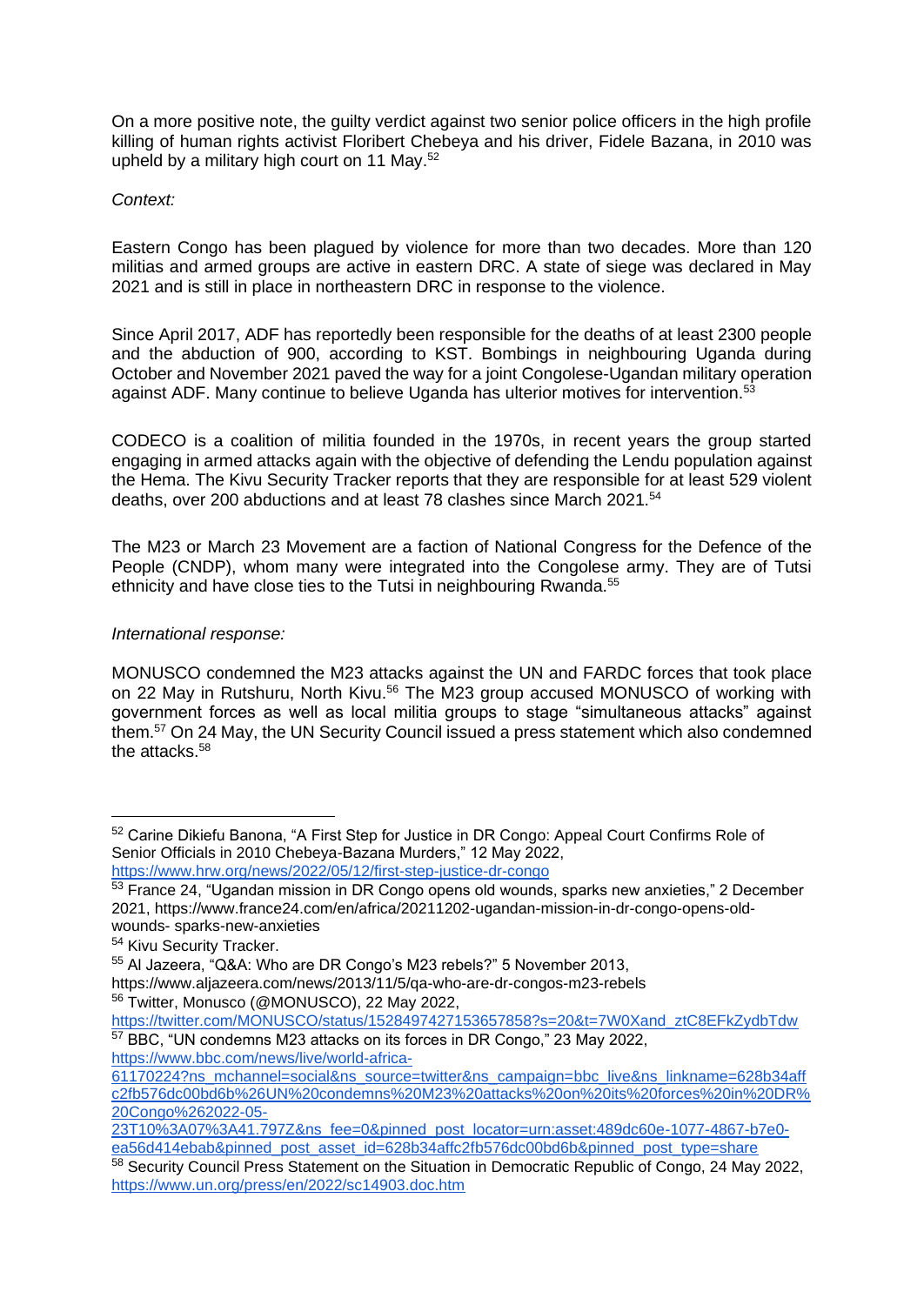The Rwandan military accused Congolese forces of injuring civilians in cross-border shelling, they requested the Expanded Joint Verification Mechanism to investigate.<sup>59</sup> AU Chairperson Mack Sall has called for dialogue between Congo and Rwanda to reduce recent heightened tensions.<sup>60</sup>

# **Ethiopia**

The situation in Ethiopia remains volatile. Although levels of violence in northern Ethiopia have declined, there are now more, less deadly incidents spread out over a larger geographic area. . The situation in northern Ethiopia remains calm, yet unpredictable and fighting could start up again. ACLED data shows a decline in violence in May compared to April 2022, and an almost 50% decline in fatalities compared to the monthly average of the previous 12 months. In Tigray, Afar and Amhara violence in the last three months has reduced over 75%, not the same can be said for Oromia where fatalities have



increased over 50%. In the Southern Nations, Nationalities and Peoples Region (SNNPR) violent events have increased 143% and fatalities have increased 160% in May when compared to the monthly average of the previous 12 months.

Although violence overall declined in the north, fighting between Tigrayan rebels and the government allied with Eritrean troops was recorded around 8 May. Government troops blocked the roads north stopping food aid convoys.<sup>61</sup> Clashes between Eritrean and TPLF forces were reported in the Rama area.<sup>62</sup> During the last weekend of the month, Eritrean troops shelled a town killing at least 18 people. On the same day, the Eritrean military attacked the Tigrayan forces in Shiraro, about seven miles from the Eritrea-Ethiopia border, according to the TPLF.<sup>63</sup>

Amid rising tensions with the federal government, the Tigray forces released 4,208 prisoners of war, including 401 women, in an amnesty grant on 21 May. The federal government, however, claimed most of them were in fact civilians who had been abducted in Afar and Amhara, not soldiers, and claimed the TPLF is trying to "divert [the] attention of the international community."<sup>64</sup>

Claims of forced recruitment by Tigrayan forces have also recently surfaced. Kindeya Gebrehiwot, from the Tigray external relations office, confirmed some low ranking government

- <https://www.republicworld.com/world-news/africa/fighting-resumes-in-ethiopias-tigray-region.html> <sup>62</sup> Ethiopia Peace Observatory, Epo weekly: 7 - 13 May 2022, 18 May 2022,
- <https://epo.acleddata.com/2022/05/18/epo-weekly-7-13-may-2022/>

<sup>63</sup> Al Jazeera, "UN: Eritrean troops shelled school in north Ethiopia," 31 May 2022,

<sup>59</sup> Associated Press, "Rwanda accuses Congolese forces of cross-border shelling," 24 May 2022, <https://apnews.com/article/africa-rwanda-kigali-f15398437a0f83c1939e8208d84179cd>

<sup>60</sup> AFP, "AU Chief 'Gravely Concerned' by Rwanda/DRCongo Tension," *Barrons,*  [https://www.barrons.com/news/au-chief-gravely-concerned-by-rwanda-dr-congo-tension-](https://www.barrons.com/news/au-chief-gravely-concerned-by-rwanda-dr-congo-tension-01653827407)[01653827407](https://www.barrons.com/news/au-chief-gravely-concerned-by-rwanda-dr-congo-tension-01653827407)

<sup>&</sup>lt;sup>61</sup> Republic World, "Fighting Resumes In Ethiopia's Tigray Region," 9 May 2022,

<https://www.aljazeera.com/news/2022/5/31/eritrean-troops-shell-town-in-north-ethiopia-u-n>

 $64$  The East African, "Ethiopia: Tigray forces released captive civilians, not soldiers," 24 May 2022, [https://www.theeastafrican.co.ke/tea/rest-of-africa/ethiopia-denies-release-of-war-captives-by-tigray](https://www.theeastafrican.co.ke/tea/rest-of-africa/ethiopia-denies-release-of-war-captives-by-tigray-forces-3825608)[forces-3825608](https://www.theeastafrican.co.ke/tea/rest-of-africa/ethiopia-denies-release-of-war-captives-by-tigray-forces-3825608)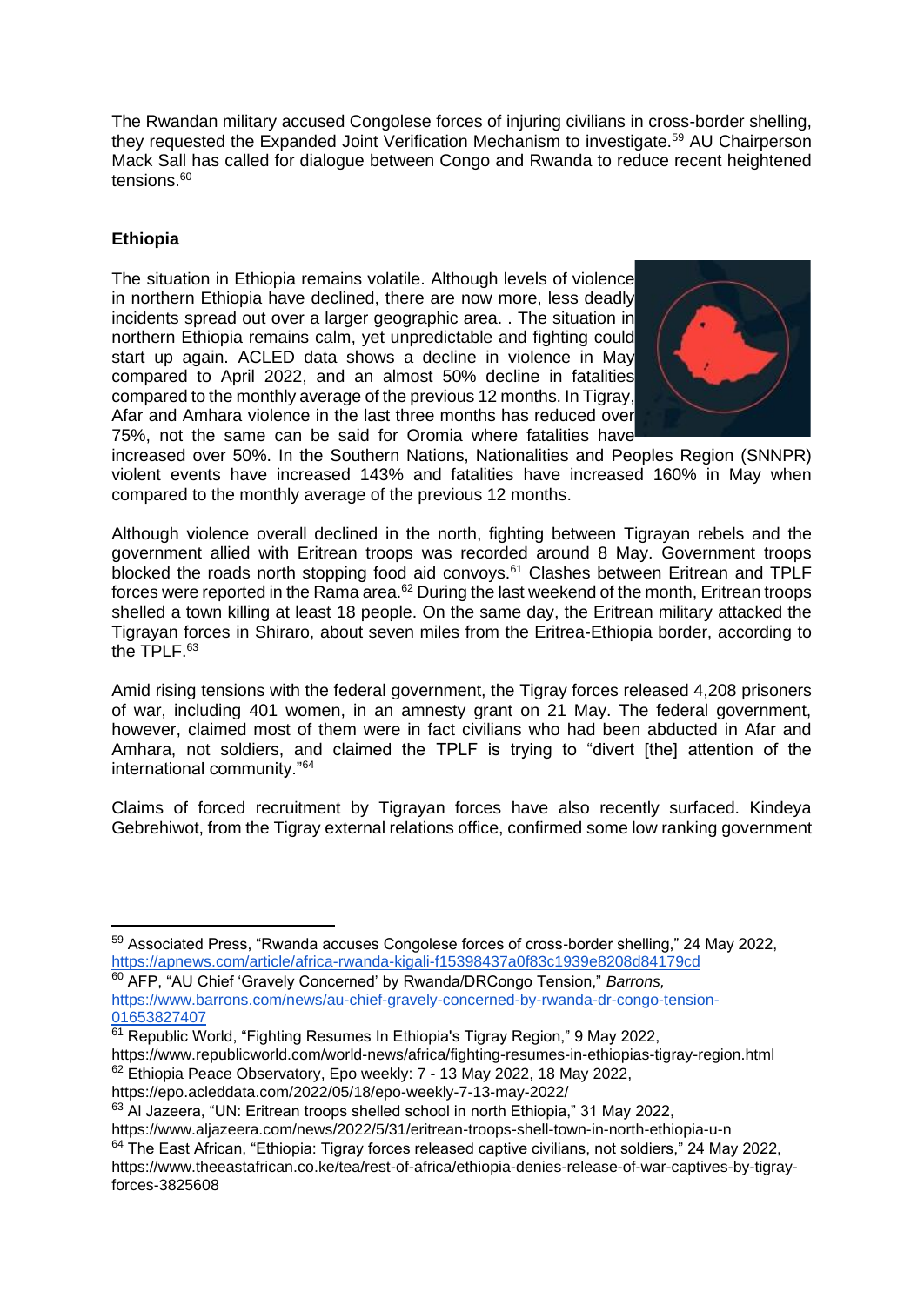officials had detained family members to force their relatives to enlist but that these irregularities were "rare and sporadic, not systemic."<sup>65</sup>

At least 30 people were killed in recent religious violence.<sup>66</sup> Clashes broke out in Addis Ababa surrounding Eid celebrations and police responded by firing tear gas into the crowd. 76 suspected riot leaders were arrested. In Oromia, 145 people were accused of conspiring to incite religious attacks. These events followed the killing of Muslims in Gondar at the end of April.<sup>67</sup>

Attacks against civilians continued in Oromia, most predominant are the reports of the Ethiopian National Defence forces (ENDF) as well as the Oromia Regional Special Forces killing civilians accused of being Oromo Liberation Front (OLF)-Shane members. About 297 civilians have been killed by government forces in the past few months.<sup>68</sup> Protests have also been organised against OLF-Shane.<sup>69</sup> OLF-Shane militants clashed with the ENDF throughout May. Some attacks from the group were recorded outside Oromia, in SNNPR.<sup>70</sup>

In Amhara, Fano militia have conducted attacks. During the last week of May, Amhara authorities arrested more than 4,500 people as part of an operation "to enforce law and order," militia fighters, critics and the press were targeted. Over 200 were suspected of conducting illegal activities in the name of the group, among those arrested are Brigadier General Teferra Mamo, a former commander of the Amhara Special Forces, allied with the army in the fight against Tigrayan forces. Serious concerns have been raised about the human rights of those arrested. The Ethiopian Human Rights Commission has reported that many of the arrests were carried out without proper warrants and that many were denied their rights to contact family members.<sup>71</sup>

During the last two weeks of May, at least 16 journalists were arrested. Amhara and Oromia regions have been heavily targeted, most of those arrested are accused of supporting rebels. Despite concerns and requests for release from human rights defenders, the government released a statement indicating it "will continue to take irreversible measures on individuals

<sup>&</sup>lt;sup>65</sup> Reuters, "Some Ethiopians claim forced recruitment by Tigrayan forces," 16 May 2022[,https://www.reuters.com/world/africa/some-ethiopians-claim-forced-recruitment-by-tigrayan](https://www.reuters.com/world/africa/some-ethiopians-claim-forced-recruitment-by-tigrayan-forces-2022-05-16/)[forces-2022-05-16/](https://www.reuters.com/world/africa/some-ethiopians-claim-forced-recruitment-by-tigrayan-forces-2022-05-16/)

<sup>&</sup>lt;sup>66</sup> The East African, "UN calls for independent probe into religious violence in Ethiopia," 10 May 2022, [https://www.theeastafrican.co.ke/tea/rest-of-africa/un-calls-for-independent-probe-into-violence-in](https://www.theeastafrican.co.ke/tea/rest-of-africa/un-calls-for-independent-probe-into-violence-in-ethiopia-3810396)[ethiopia-3810396](https://www.theeastafrican.co.ke/tea/rest-of-africa/un-calls-for-independent-probe-into-violence-in-ethiopia-3810396)

<sup>&</sup>lt;sup>67</sup> Ethiopia Peace Observatory, Epo weekly: 23 April - 6 May 2022, 11 May 2022, <https://epo.acleddata.com/2022/05/11/epo-weekly-23-april-6-may-2022/>

<sup>&</sup>lt;sup>68</sup> Ethiopia Peace Observatory, Epo weekly: 7 - 13 May 2022, 18 May 2022, <https://epo.acleddata.com/2022/05/18/epo-weekly-7-13-may-2022/>

<sup>&</sup>lt;sup>69</sup> Ethiopia Peace Observatory, Epo weekly: 23 April - 6 May 2022, 11 May 2022, <https://epo.acleddata.com/2022/05/11/epo-weekly-23-april-6-may-2022/>

<sup>&</sup>lt;sup>70</sup> Ethiopia Peace Observatory, Epo weekly: 14 - 20 May 2022, 25 May 2022, <https://epo.acleddata.com/2022/05/25/epo-weekly-14-20-may-2022/>

<sup>71</sup> BBC, "Ethiopia arrests thousands including ex-army commander," 23 May 2022, [https://www.bbc.com/news/live/world-africa-](https://www.bbc.com/news/live/world-africa-61170224?ns_mchannel=social&ns_source=twitter&ns_campaign=bbc_live&ns_linkname=628b66d8b622de4ef91223e4%26Ethiopia%20arrests%20thousands%20including%20ex-army%20commander%262022-05-23T11%3A40%3A42.582Z&ns_fee=0&pinned_post_locator=urn:asset:a63f8c43-ebe7-439b-b814-c4e142f69b5c&pinned_post_asset_id=628b66d8b622de4ef91223e4&pinned_post_type=share)

[<sup>61170224?</sup>ns\\_mchannel=social&ns\\_source=twitter&ns\\_campaign=bbc\\_live&ns\\_linkname=628b66d8](https://www.bbc.com/news/live/world-africa-61170224?ns_mchannel=social&ns_source=twitter&ns_campaign=bbc_live&ns_linkname=628b66d8b622de4ef91223e4%26Ethiopia%20arrests%20thousands%20including%20ex-army%20commander%262022-05-23T11%3A40%3A42.582Z&ns_fee=0&pinned_post_locator=urn:asset:a63f8c43-ebe7-439b-b814-c4e142f69b5c&pinned_post_asset_id=628b66d8b622de4ef91223e4&pinned_post_type=share) [b622de4ef91223e4%26Ethiopia%20arrests%20thousands%20including%20ex](https://www.bbc.com/news/live/world-africa-61170224?ns_mchannel=social&ns_source=twitter&ns_campaign=bbc_live&ns_linkname=628b66d8b622de4ef91223e4%26Ethiopia%20arrests%20thousands%20including%20ex-army%20commander%262022-05-23T11%3A40%3A42.582Z&ns_fee=0&pinned_post_locator=urn:asset:a63f8c43-ebe7-439b-b814-c4e142f69b5c&pinned_post_asset_id=628b66d8b622de4ef91223e4&pinned_post_type=share)[army%20commander%262022-05-](https://www.bbc.com/news/live/world-africa-61170224?ns_mchannel=social&ns_source=twitter&ns_campaign=bbc_live&ns_linkname=628b66d8b622de4ef91223e4%26Ethiopia%20arrests%20thousands%20including%20ex-army%20commander%262022-05-23T11%3A40%3A42.582Z&ns_fee=0&pinned_post_locator=urn:asset:a63f8c43-ebe7-439b-b814-c4e142f69b5c&pinned_post_asset_id=628b66d8b622de4ef91223e4&pinned_post_type=share)

[<sup>23</sup>T11%3A40%3A42.582Z&ns\\_fee=0&pinned\\_post\\_locator=urn:asset:a63f8c43-ebe7-439b-b814](https://www.bbc.com/news/live/world-africa-61170224?ns_mchannel=social&ns_source=twitter&ns_campaign=bbc_live&ns_linkname=628b66d8b622de4ef91223e4%26Ethiopia%20arrests%20thousands%20including%20ex-army%20commander%262022-05-23T11%3A40%3A42.582Z&ns_fee=0&pinned_post_locator=urn:asset:a63f8c43-ebe7-439b-b814-c4e142f69b5c&pinned_post_asset_id=628b66d8b622de4ef91223e4&pinned_post_type=share) [c4e142f69b5c&pinned\\_post\\_asset\\_id=628b66d8b622de4ef91223e4&pinned\\_post\\_type=share](https://www.bbc.com/news/live/world-africa-61170224?ns_mchannel=social&ns_source=twitter&ns_campaign=bbc_live&ns_linkname=628b66d8b622de4ef91223e4%26Ethiopia%20arrests%20thousands%20including%20ex-army%20commander%262022-05-23T11%3A40%3A42.582Z&ns_fee=0&pinned_post_locator=urn:asset:a63f8c43-ebe7-439b-b814-c4e142f69b5c&pinned_post_asset_id=628b66d8b622de4ef91223e4&pinned_post_type=share)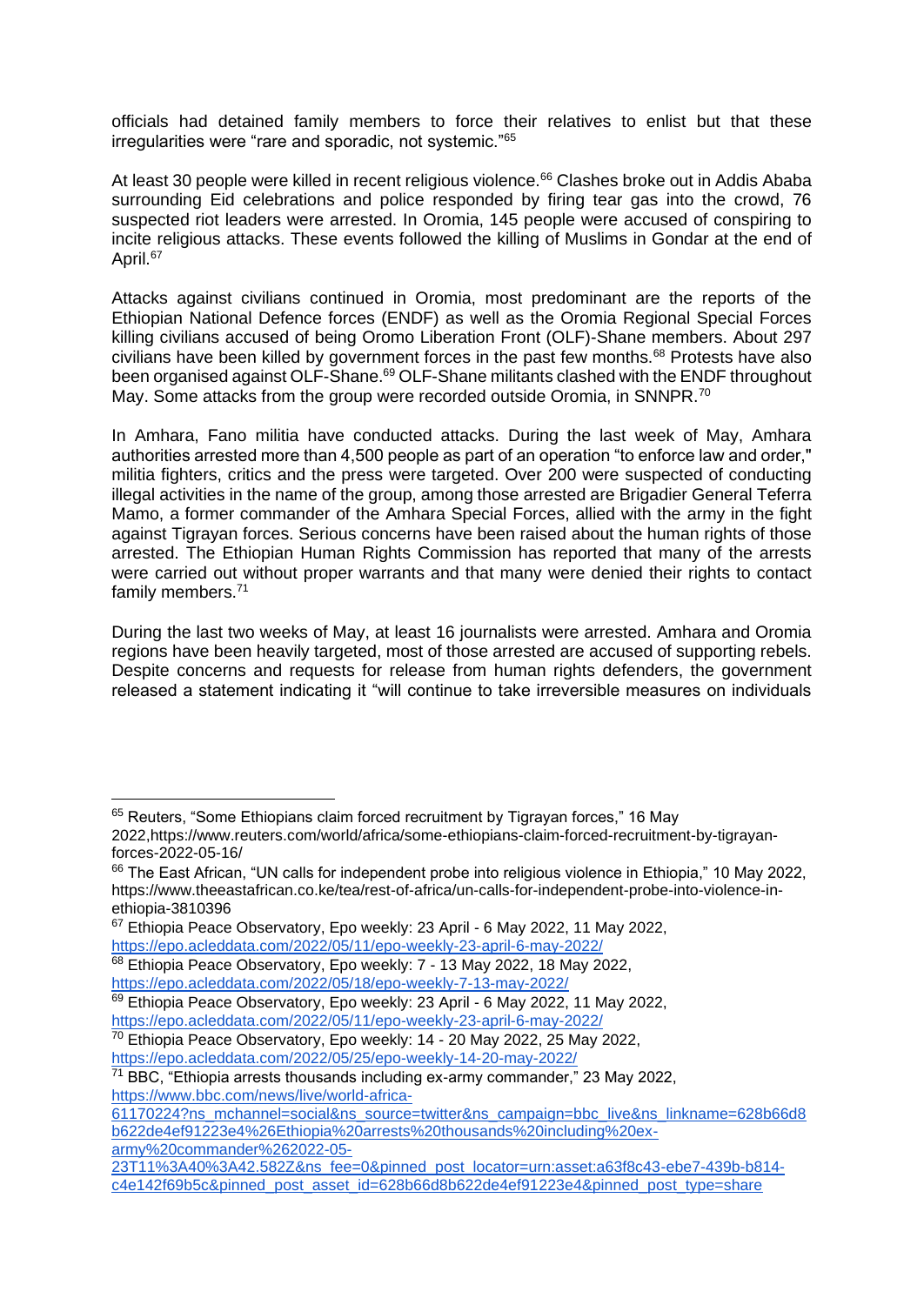involved in illegal activities who are planning and working to create havoc and chaos, also on those wearing a cloak of media outlets and journalists."<sup>72</sup>

In SNNPR, fighting started in late April between Derashe militias, SNNPR regional forces and the ENDF.<sup>73</sup> Between 27 April and 20 May, six clashes were recorded in the region. Local authorities struggled to contain violence. During the third week of May, about 330 people, accused of being involved in the fighting, were arrested. <sup>74</sup>

In Benshangul/Gumuz region, two attacks against civilians were recorded during the third week of May, the ENDF was responsible for both.<sup>75</sup>

Humanitarian access has improved, but remains problematic. Since 1 April, 875 trucks have arrived in Mekelle through 11 humanitarian convoys, under 20% of the amount needed, plus 23.5 MT of supplies have been airlifted. Although some fuel has been delivered, the amount is insufficient to mobilise humanitarian supplies.<sup>76</sup>

Efforts are also ongoing to reduce conflict. There were unconfirmed reports that Prime Minister Abiy Ahmed met with TPLF leaders in Nigeria during the last week in May.<sup>77</sup> In Afar, the regional government met with the Somali regional government and agreed to withdraw forces from the disputed area and take on measures that provide lasting solutions to the conflict.<sup>78</sup>

The Ethiopian National Dialogue is set to begin in November 2022. To carry out its tasks, the Ethiopian National Dialogue Commission (ENDC) has divided its activities into four chapters, an initial pre-preparation phase to design its strategies and techniques to achieve its goals, which was presented on 20 May.<sup>79</sup> In the second chapter, the ENDC will provide training and identify participants and agendas for the national dialogue. In the third chapter the dialogue will take place. In a fourth chapter the ENDC will implement the outcomes of the national  $dialoque.<sup>80</sup>$ 

*Context:*

On 4 November 2020, following months of political tensions, the federal government of Ethiopia launched a military offensive in the Tigray region against forces loyal to the governing TPLF. The conflict has drawn in troops from nearby Eritrea and Ethiopia's Amhara region and there have been frequent claims of rapes, massacre, enslavement, and widespread

<sup>72</sup> Reuters, "Ethiopian rights body seeks release of 16 detained journalists," 27 May 2022,

[https://www.reuters.com/world/africa/ethiopian-rights-body-seeks-release-16-detained-journalists-](https://www.reuters.com/world/africa/ethiopian-rights-body-seeks-release-16-detained-journalists-2022-05-27/)[2022-05-27/](https://www.reuters.com/world/africa/ethiopian-rights-body-seeks-release-16-detained-journalists-2022-05-27/)

<sup>73</sup> Ethiopia Peace Observatory, Epo weekly: 23 April - 6 May 2022, 11 May 2022,

<https://epo.acleddata.com/2022/05/11/epo-weekly-23-april-6-may-2022/>

<sup>74</sup> Ethiopia Peace Observatory, Epo weekly: 14 - 20 May 2022, 25 May 2022, <https://epo.acleddata.com/2022/05/25/epo-weekly-14-20-may-2022/>

<sup>75</sup> Ethiopia Peace Observatory, Epo weekly: 14 - 20 May 2022, 25 May 2022,

<https://epo.acleddata.com/2022/05/25/epo-weekly-14-20-may-2022/>

<sup>76</sup> OCHA, Northern Ethiopia Humanitarian update, situation report updated 27 May 2022, <https://reports.unocha.org/en/country/ethiopia/>

<sup>77</sup> Borkena, "Alert : unconfirmed report that PM Abiy met with TPLF leaders in Nigeria," 29 May 2022, <https://borkena.com/2022/05/29/nigeria-ethiopian-pm-abiy-tplf-leaders-met-for-negotiation/>

<sup>78</sup> Ethiopia Peace Observatory, Epo weekly: 14 - 20 May 2022, 25 May 2022,

<https://epo.acleddata.com/2022/05/25/epo-weekly-14-20-may-2022/>

<sup>&</sup>lt;sup>79</sup> Ethiopia Peace Observatory, Epo weekly: 14 - 20 May 2022, 25 May 2022, <https://epo.acleddata.com/2022/05/25/epo-weekly-14-20-may-2022/>

<sup>80</sup> Ethiopia Peace Observatory, Epo weekly: 7 - 13 May 2022, 18 May 2022, <https://epo.acleddata.com/2022/05/18/epo-weekly-7-13-may-2022/>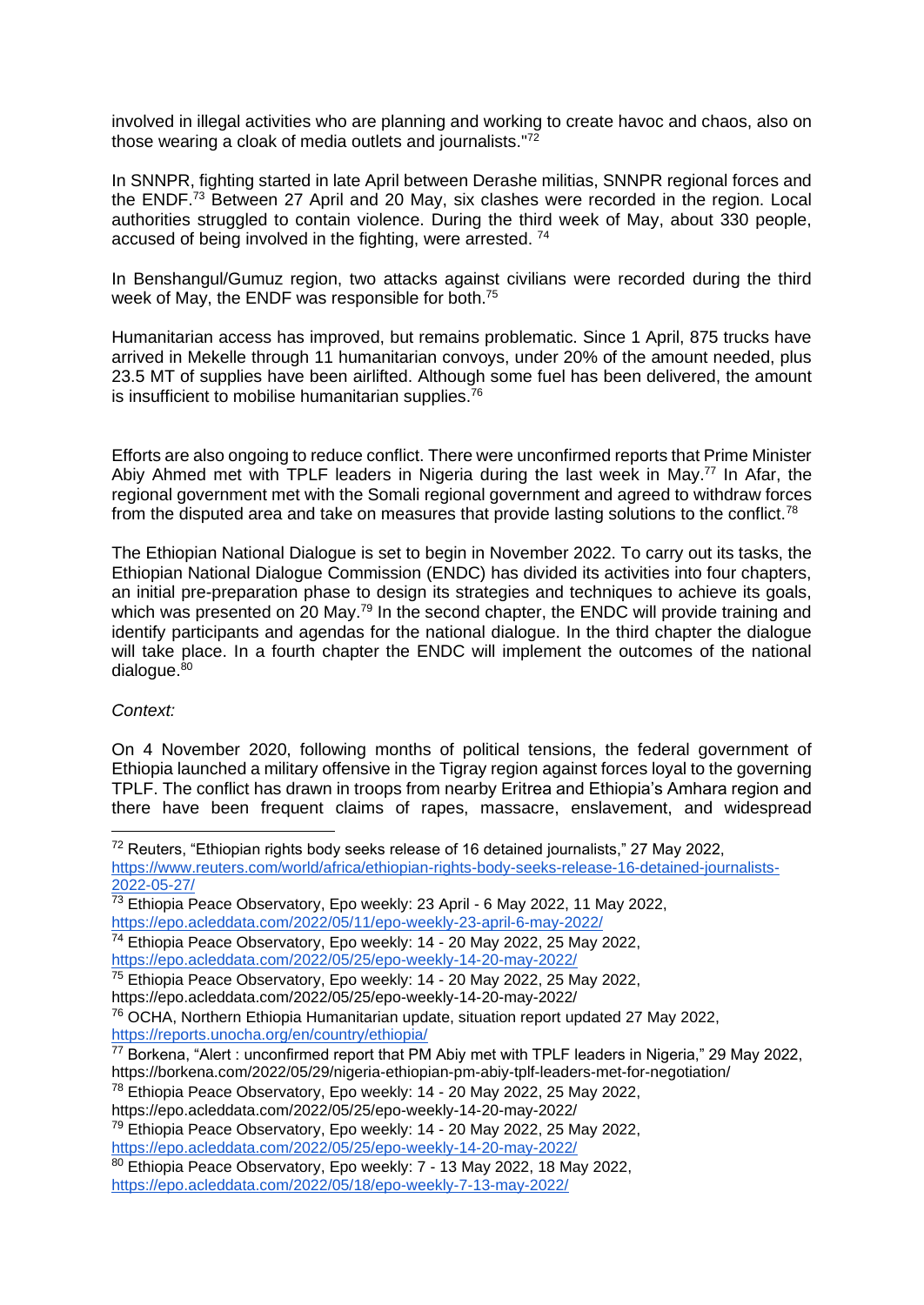humanitarian abuses. Following the expansion of the conflict to Amhara and other Ethiopian regions, there was an alarming rise in ethnic-based hate speech particularly against Tigrayans. On 18 October 2021, in response to the TDF advances, the ENDF launched an airstrike campaign on Tigray's capital, Mekelle. Airstrikes continued to hit the Tigray region into 2022. In March 2022, the federal government declared a humanitarian truce to ease aid into the Tigray region.

In Oromia there is an ongoing conflict between the Oromo Liberation Front (OLF), $81$  who wants to establish an independent state of Oromia, and the federal government. The conflict has been going on since 1973, in 2018 they reached a peace agreement,<sup>82</sup> yet a faction of the group who opposed formed the Oromo Liberation Army (OLA) also known as OLF-Shane continues to fight.<sup>83</sup>

#### *International response*:

A group of African civil society organisations called on the UNSC to take action on the ongoing situation requesting Ethiopia be put on the Council's formal agenda. Other key asks included pressing the parties for immediate and unimpeded humanitarian access, an arms embargo and verification measures to ensure the withdrawal of Eritrean troops.<sup>84</sup>

The United Nations High Commissioner for Human Rights, Michelle Bachelet, condemned the recent clashes between the Muslim and Christian population and called for thorough, independent and transparent investigations and for broader action to be taken to reconcile the communities.<sup>85</sup>

A group of US senators introduced a bipartisan resolution "condemning the use of hunger as a weapon of war, and recognizing the effect of conflicts on global food security and famine."<sup>86</sup>

The AU Special Envoy, Olusegun Obasanjo, indicated that progress between the TPLF and the Ethiopian government was being made "slowly but steadily," that the situation has improved and that steps are being taken for confidence building among the parties. $87$ 

<sup>81</sup> Oromo Liberation Front,<http://oromoliberationfront.org/english/>

<sup>82</sup> France 24, "Ethiopian government signs peace deal with Oromo rebels," 7 August 2018, [https://www.france24.com/en/20180807-ethiopia-government-abiy-ahmed-signs-peace-deal-oromo](https://www.france24.com/en/20180807-ethiopia-government-abiy-ahmed-signs-peace-deal-oromo-rebels)[rebels](https://www.france24.com/en/20180807-ethiopia-government-abiy-ahmed-signs-peace-deal-oromo-rebels)

 $83$  Tesfa News, "OLF Military and Political Wings Split," 6 April 2019, [https://www.tesfanews.net/olf](https://www.tesfanews.net/olf-military-wing-political-leaders-splits/)[military-wing-political-leaders-splits/](https://www.tesfanews.net/olf-military-wing-political-leaders-splits/)

<sup>84</sup> Atrocities Watch Africa, "African civil society's letter to the United Nations Security Council on the ongoing situation in Ethiopia," 18 May 2022, [http://atrocitieswatch.org/african-civil-societys-letter](http://atrocitieswatch.org/african-civil-societys-letter-united-nations-security-council-ongoing-situation-ethiopia/)[united-nations-security-council-ongoing-situation-ethiopia/](http://atrocitieswatch.org/african-civil-societys-letter-united-nations-security-council-ongoing-situation-ethiopia/)

 $85$  The East African, "Ethiopia: Tigray forces released captive civilians, not soldiers," 24 May 2022, [https://www.theeastafrican.co.ke/tea/rest-of-africa/ethiopia-denies-release-of-war-captives-by-tigray](https://www.theeastafrican.co.ke/tea/rest-of-africa/ethiopia-denies-release-of-war-captives-by-tigray-forces-3825608)[forces-3825608](https://www.theeastafrican.co.ke/tea/rest-of-africa/ethiopia-denies-release-of-war-captives-by-tigray-forces-3825608)

<sup>86</sup> US Senate Committee on Foreign Relations, Risch, Merkley, Young, Booker, Thune, Mendez announce bipartisian senate resolution condemning starvation as an act of war, 26 May 2022, [https://www.foreign.senate.gov/press/ranking/release/risch-merkley-young-booker-thune-menendez](https://www.foreign.senate.gov/press/ranking/release/risch-merkley-young-booker-thune-menendez-announce-bipartisan-senate-resolution-condemning-starvation-as-an-act-of-war)[announce-bipartisan-senate-resolution-condemning-starvation-as-an-act-of-war](https://www.foreign.senate.gov/press/ranking/release/risch-merkley-young-booker-thune-menendez-announce-bipartisan-senate-resolution-condemning-starvation-as-an-act-of-war)

<sup>87</sup> BBC Sounds, Focus on Africa: Ethiopia unrest: 'Very slow but steady' progress, 1 June 2022, <https://www.bbc.co.uk/sounds/play/w172ydvhqtcy6t0>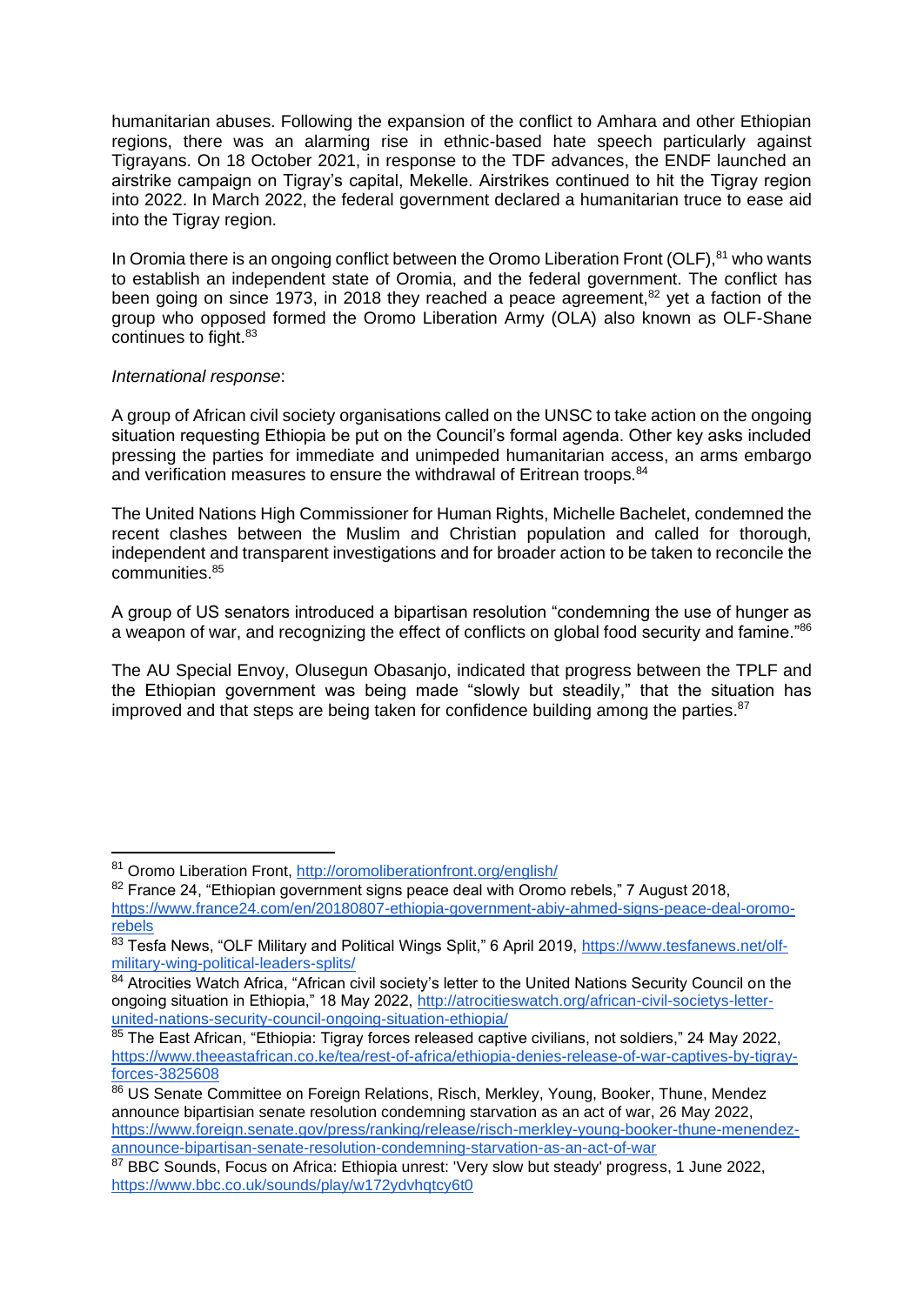# **Libya**

The security situation remains fragile.<sup>88</sup> Tensions escalated mid-May when Bashagha entered Tripoli accompanied by armed groups, after a two month stand-off between his administration and that of Dbeibah. He withdrew hours later after clashes broke out between fighters allied to both representatives.<sup>89</sup> Bashaga's government officially started working from the city of Sirte in order to "avoid bloodshed."<sup>90</sup> The House of Representatives (HoR) held its first meeting in Sirte on 31 May.<sup>91</sup> Dbeibah, who has consistently stated that he will only hand over power to a newly elected government, has suggested holding parliamentary polls at the end of 2022.<sup>92</sup>



The 5+5 Libyan Joint Military Commission met on 23 and 24 May for the first time since February and expressed their interest in resuming the implementation of the October 2020 ceasefire agreement.<sup>93</sup>

Oil production has not returned to normal, revenue has dropped by at least 35% since several production facilities across the country were forced to halt production in mid-April.<sup>94</sup>

# *Context:*

In March 2021, the transitional Government of National Unity (GNU) began preparing the nation for presidential elections in December 2021, these did not take place and have been postponed with no clear date in sight.

In early March 2022, parliament appointed a new premier, Fathi Bashaga, to replace Prime Minister Abdul Hamid Dbeibah. Parliament argues that it has the authority to name Bashaga because Dbeibah's mandate officially ended December 24, 2021. However, Dbeibah says that he will only hand over power to a government emanating from a newly elected parliament.<sup>95</sup> Dbeibah had proposed elections in June.<sup>96</sup> but is now suggesting the end of 2022.<sup>97</sup>

<sup>88</sup> UN News, "Protracted political impasse' further polarizing Libya," 26 May 2022, <https://news.un.org/en/story/2022/05/1119152>

<sup>89</sup> Reuters, "Clashes force Libya's Bashagha from Tripoli after brief attempt to enter," 17 May 2022, <https://www.reuters.com/world/middle-east/libyas-bashagha-arrives-tripoli-al-arabiya-2022-05-17/> 90 Andolou Agency, "Libyan Parliament-appointed government starts working from Sirte," 31 May

<sup>2022,</sup> [https://www.aa.com.tr/en/middle-east/libyan-parliament-appointed-government-starts-working](https://www.aa.com.tr/en/middle-east/libyan-parliament-appointed-government-starts-working-from-sirte/2602372)[from-sirte/2602372](https://www.aa.com.tr/en/middle-east/libyan-parliament-appointed-government-starts-working-from-sirte/2602372)

<sup>91</sup> The Libya Update, "HoR Spox: Sirte meeting discussed draft budget and its amendment," 31 May 2022,<https://libyaupdate.com/hor-spox-sirte-meeting-discussed-draft-budget-and-its-amendment/> 92 Daily Sabah, "Libya's PM Dbeibah proposes holding polls at end of 2022," 26 May 2022,

<https://www.dailysabah.com/world/africa/libyas-pm-dbeibah-proposes-holding-polls-at-end-of-2022> 93 UN News, "UN salutes new Libya ceasefire agreement that points to 'a better, safer, and more

peaceful future'," 23 October 2020,<https://news.un.org/en/story/2020/10/1076012>

 $94$  The New Arab. "Libyan oil production drops by 35% during month-long blockade," 21 May 2022, <https://english.alaraby.co.uk/news/libyan-oil-production-drops-35-during-blockade>

<sup>95</sup> The Arab Weekly, "Dbeibah said to reject Turkish mediation bid in Libya," 8 March 2022, <https://ahvalnews.com/turkey-libya/dbeibah-said-reject-turkish-mediation-bid-libya>

 $96$  Daily Sabah, "PM Dbeibah pushes summer election in Libya amid bid to oust him," 22 February 2022, https://www.dailysabah.com/world/africa/pm-dbeibah-pushes-summer-election-in-libya-amidbid-to-oust- him

 $97$  Daily Sabah, "Libya's PM Dbeibah proposes holding polls at end of 2022," 26 May 2022, <https://www.dailysabah.com/world/africa/libyas-pm-dbeibah-proposes-holding-polls-at-end-of-2022>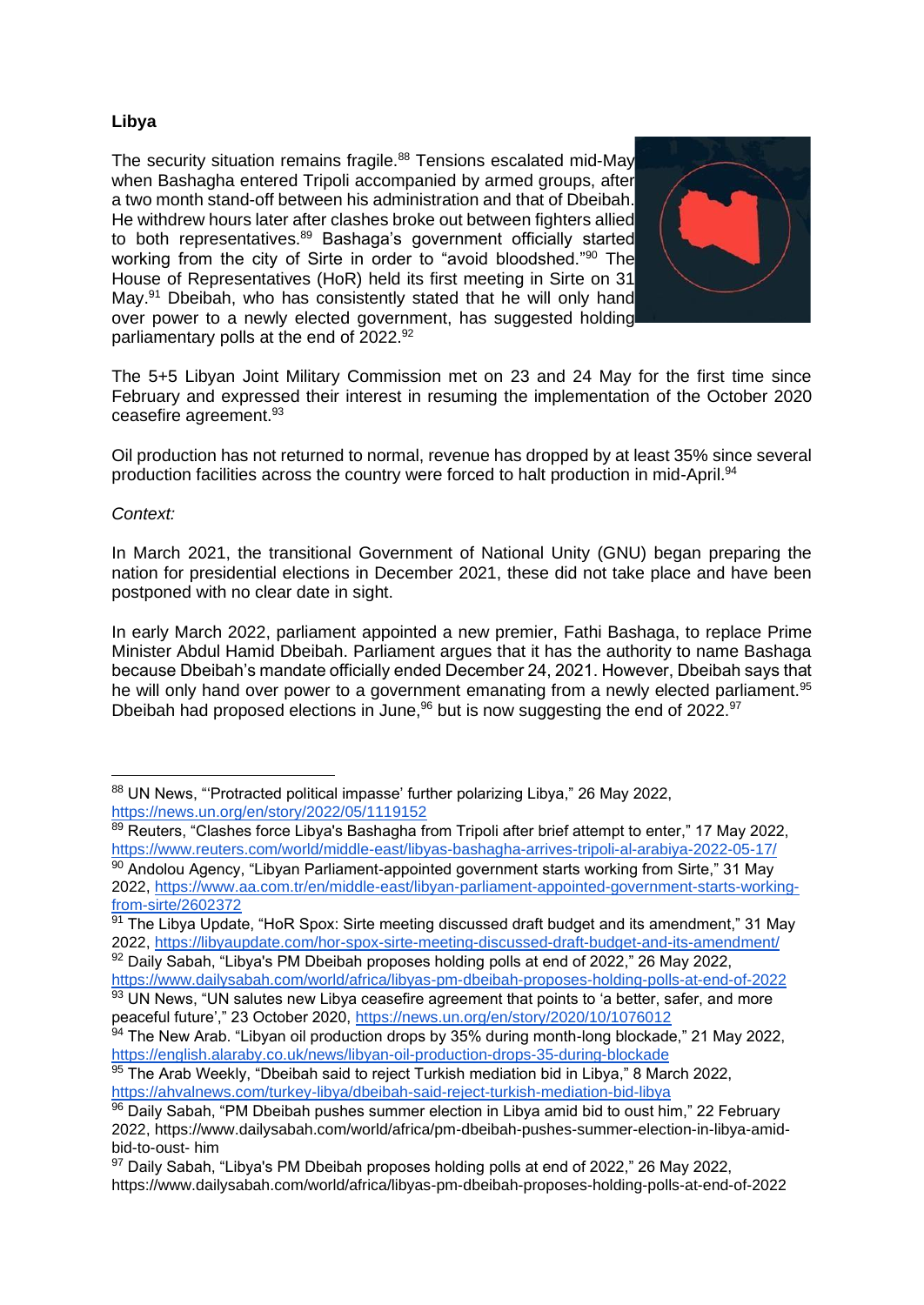#### *International response:*

UN Secretary General Antonio Guterres urged parties to resume the electoral process and ensure free, fair, inclusive, and credible presidential and parliamentary elections as soon as possible.<sup>98</sup>

Led by the UN Special Advisor Stephanie Williams, the second round of consultations between the Joint Committee of the House of Representatives and High State Council took place in Cairo. Agreements were made in several areas, including the structure and powers of a twotier new parliament as well as the prerogatives of the President and Prime Minister. The next round will take place on 11 June when they expect to finalise the arrangements to hold national elections.<sup>99</sup>

The UNSC held a meeting on the situation in Libya on 26 May, where Under-Secretary General, Rosemary DiCarlo, briefed the Council. She indicated that due to the fragility of the situation it's of great importance the ceasefire is respected and the continuation of the Cairo talks to ensure national elections. She also expressed concern over the grave human rights violations that continue to occur: there are currently 1,717 persons detained in centres run by the Directorate for Combating Illegal Migration, plus 5,000 migrants and refugees kept in inhumane conditions in both regular and unofficial detention centres.<sup>100</sup>

The Libya mission for the International Organisation for Migration (IOM) declared on 24 May that there has been "no progress in years" complaining that not enough is being done to stop smuggling and trafficking of migrants or to stop detention of migrants or improve conditions of detention.<sup>101</sup>

According to Associated Press, a UN report indicates Libya faces a serious security threat from foreign fighters and private military companies, including the Wagner Group, which have violated international law.<sup>102</sup> Information shows the Russian Wagner group backed by Khalifa Hiftar's Libyan Arab Armed Forces (LAAF)used banned landmines and booby traps in the country during the 2019 and 2020 conflict.<sup>103</sup>

The G7 called for the complete resumption of oil production in the country and requested the 2020 ceasefire be respected and to refrain from using it as a tool for political confrontation.<sup>104</sup>

<sup>98</sup> The Libya Observer, "Guterres urges Libyans to resume electoral process as soon as possible," 24 May 2022, [https://www.libyaobserver.ly/news/guterres-urges-libyans-resume-electoral-process-soon](https://www.libyaobserver.ly/news/guterres-urges-libyans-resume-electoral-process-soon-possible)[possible](https://www.libyaobserver.ly/news/guterres-urges-libyans-resume-electoral-process-soon-possible)

<sup>99</sup> UN News, "Protracted political impasse' further polarizing Libya," 26 May 2022, <https://news.un.org/en/story/2022/05/1119152>

<sup>&</sup>lt;sup>100</sup> UN Department of Political and Peacebuilding Affairs, Statement by USG Rosemary DiCarlo -Security Council meeting on the situation in Libya, 26 May 2022, [https://dppa.un.org/en/statement](https://dppa.un.org/en/statement-usg-rosemary-dicarlo-security-council-meeting-situation-libya-26-may-2022)[usg-rosemary-dicarlo-security-council-meeting-situation-libya-26-may-2022](https://dppa.un.org/en/statement-usg-rosemary-dicarlo-security-council-meeting-situation-libya-26-may-2022)

<sup>&</sup>lt;sup>101</sup> Libya Tribune, "'No progress in years' in Libya, says UN migration body," 27 May 2022, <https://en.minbarlibya.org/2022/05/27/no-progress-in-years-in-libya-says-un-migration-body/>

<sup>&</sup>lt;sup>102</sup> Associated Press, "UN experts: Libya's security threatened by foreign fighters," 28 May 2022, [https://apnews.com/article/russia-ukraine-politics-africa-middle-east-](https://apnews.com/article/russia-ukraine-politics-africa-middle-east-13eeca3f53926040275ae406edece88f)[13eeca3f53926040275ae406edece88f](https://apnews.com/article/russia-ukraine-politics-africa-middle-east-13eeca3f53926040275ae406edece88f)

<sup>&</sup>lt;sup>103</sup> Human Rights Watch, "Libya: Russia's Wagner Group Set Landmines Near Tripoli," 31 May 2022, <https://www.hrw.org/news/2022/05/31/libya-russias-wagner-group-set-landmines-near-tripoli>

 $104$  Libyan News Agency, "The G7 calls for the complete resumption of oil production and the establishment of a constitutional basis for elections in Libya," 14 May 2022,<https://lana.gov.ly/post.php?id=242269&lang=en>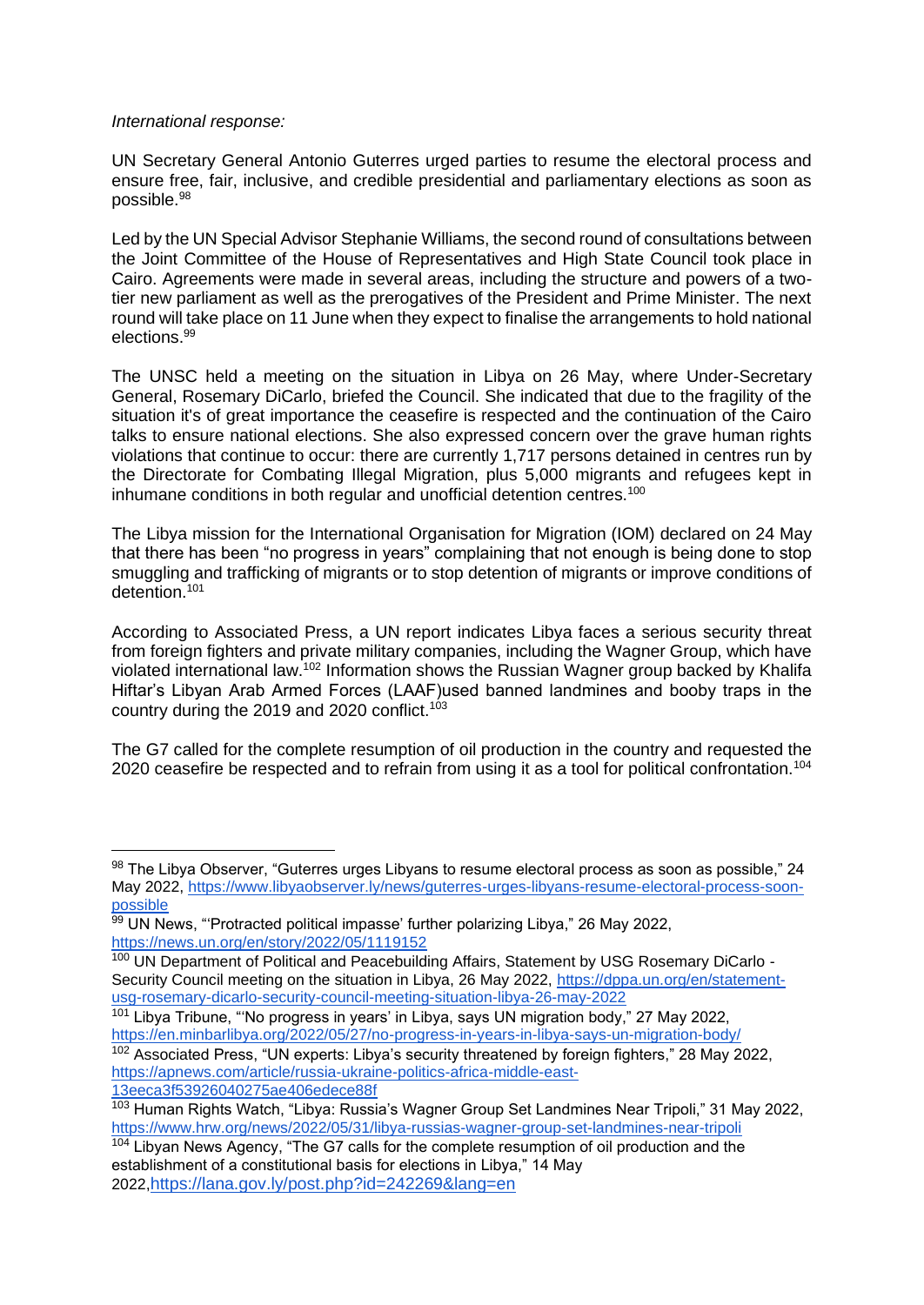#### **Mali**

Violence in Mali increased. ACLED reported a slight increase in violent events against civilians and over 200% increase in battles throughout the country when compared to April 2022, however, levels of violence were significantly less than those of March. In Mopti, violence against civilians continues to increase, violent events in May were almost 70% higher than the monthly average of 2022, civilian fatalities have decreased. Violence was heavily concentrated in Mopti, where JNIM militants attacked two army positions in Tenenkou circle and clashed with the military in the Djenne circle during the second week of May.<sup>105</sup>



During the third week of May, the military claimed to have killed militants.<sup>106</sup> During the last week of the month, JNIM attacked civilians and clashed with other militias. The military launched an anti-militant operation in the region and claimed over a dozen fatalities.<sup>107</sup>

Mali renounced its defence agreements with France which had been operating since 2014, arguing that "as of this moment, there is no legal basis for France to operate on Malian soil."<sup>108</sup> French President, Emanuel Macron, had already announced in February that French troops would withdraw within six months.<sup>109</sup> In mid–May the government announced it would also be leaving the G5 Sahel, which includes the termination of the joint anti-jihadist military force, after it was blocked from assuming the presidency of the group. This further isolates the country further in a context where relations with western allies have also deteriorated, especially over its recent rapprochement with Russia.<sup>110</sup>

An attempted coup against the military junta took place on the night of 11 to 12 May, by soldiers supported by a Western state according to Colonel Assimi Goïta.<sup>111</sup> Over a dozen officers, including General Moussa Bemba Keita, the former chief of staff and former minister of security, have been arrested.<sup>112</sup>

# *Context*

In March 2012 a military coup overthrew the democratically elected government led by Amadou Toumani Toure, triggered by the government's poor handling of the Tuareg rebellion.<sup>113</sup> After the coup, Tuareg separatists and Islamist groups took control of the northern part of the country. Although they were dislodged, the region is still plagued by intercommunal

<sup>106</sup> ACLED, Regional overview Africa: 14-20 May 2022, 26 May 2022,

<https://acleddata.com/2022/06/01/regional-overview-africa-21-27-may-2022/>

- <sup>109</sup> Crisis Group, "France's Troop Withdrawal from Mali," 16 March 2022,
- <https://www.crisisgroup.org/africa/sahel/mali/frances-troop-withdrawal-mali>
- 110 Nation, "Mali withdraws from regional anti-jihadist force," 16 May 2022, <https://nation.africa/africa/news/mali-withdraws-from-regional-anti-jihadist-force-3816960>
- <sup>111</sup> All Africa, "Mali: Junta Says it Foiled Coup Attempt," 17 May 2021, <https://allafrica.com/stories/202205170298.html>

<sup>105</sup> ACLED, Regional overview Africa: 7-13 May 2022, 19 May 2022,

<https://acleddata.com/2022/05/19/regional-overview-africa-7-13-may-2022/>

<https://acleddata.com/2022/05/26/regional-overview-africa-14-20-may-2022/>

<sup>107</sup> ACLED, Regional overview Africa: 21-27 May 2022, 1 June 2022,

 $108$  Africa News, "Mali: France has lost 'legal basis' for military operations," 4 May 2022,

[https://www.africanews.com/2022/05/04/mali-france-has-lost-legal-basis-for-military-operations//](https://www.africanews.com/2022/05/04/mali-france-has-lost-legal-basis-for-military-operations/)

<sup>&</sup>lt;sup>112</sup> All Africa, "Mali: Army Officials Arrested for Attempted Coup," 18 May 2022, <https://allafrica.com/stories/202205180459.html>

<sup>113</sup> All Africa, "Mali's Crisis Hits 10-Year Mark," 30 March 2022,

https://allafrica.com/stories/202203310452.html?utm\_campaign=daily-

headlines&utm\_medium=email&utm\_source=newsletter&utm\_content=aans-view-link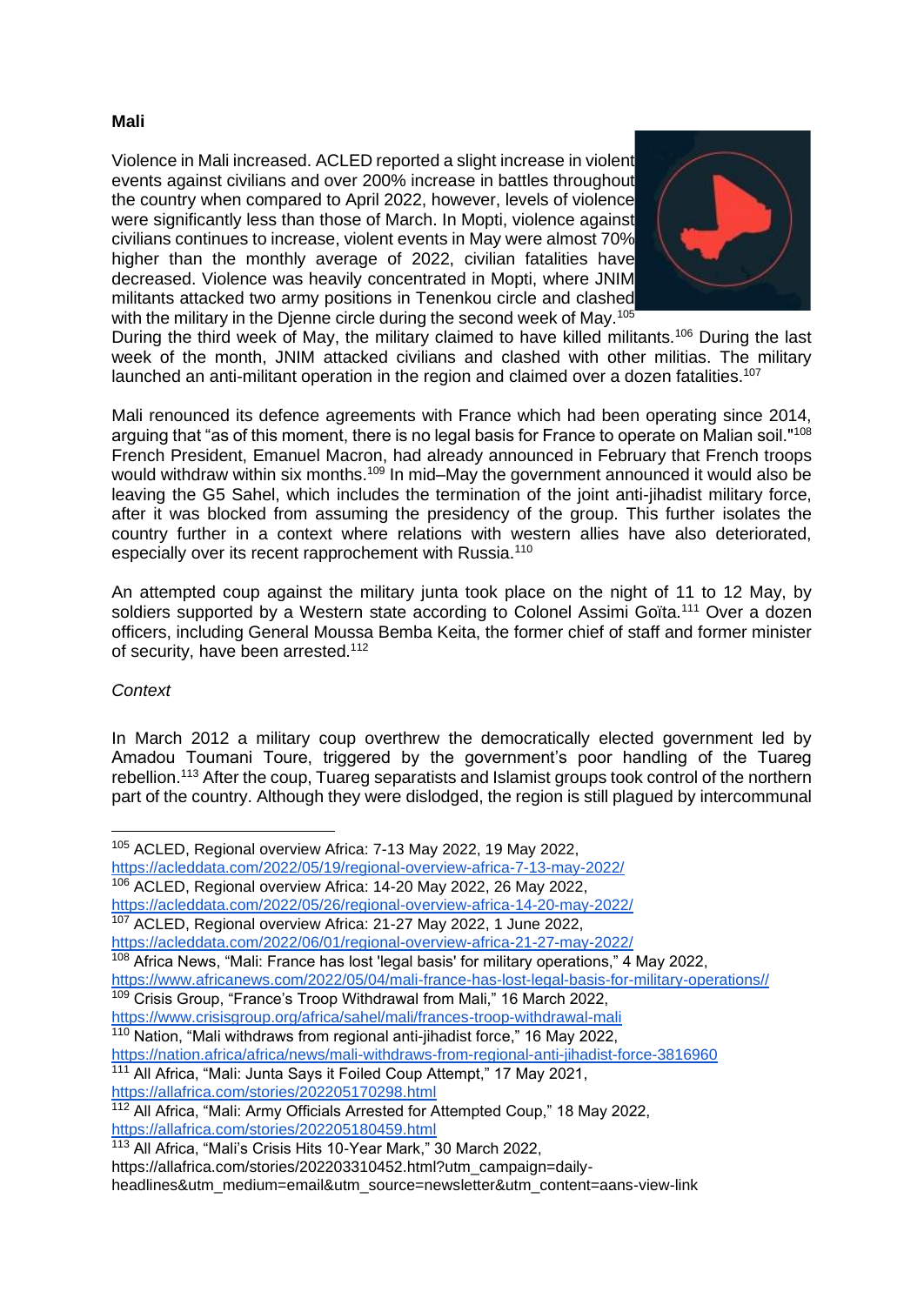and extremist violence and Islamist armed groups are taking control of villages and imposing sharia law.<sup>114</sup>

Mali has suffered two military takeovers in the last two years, the last one took place on 24 May 2021, when members of the armed forces, led by Assimi Goïta, arrested the transitional president Bah Ndaw and prime minister Moctar Ouane in what was called a "coup within a coup".<sup>115</sup> The move came after the announcement of a cabinet reshuffle, where leaders of the coup were removed.

#### *International response:*

Togo's President Faure Gnassingbe agreed to act as a mediator in Mali's political crisis resolving disputes among regional actors as well as the international community.<sup>116</sup>

The UN Secretary General, Guterres, urged the military junta in Mali as well as those in Burkina Faso and Guinea, to hand power back to civilian rule as soon as possible.<sup>117</sup> He also expressed concern that the Mali and Burkina Faso governments were undermining the antiextremist Sahel force.<sup>118</sup>

France regretted Mali's departure from the G5<sup>119</sup> and Chad's interim president Deby urged Mali's military leader to reconsider its withdrawal.<sup>120</sup>

#### **Mozambique**

ACLED recorded an increase in violence in May after a calm in April with all violent incidents taking place in the Cabo Delgado province. Attacks by the Islamic State (IS) continued throughout the month.<sup>121</sup> May started with a surge in violent incidents concentrated mostly in Nangade, Mueda, and Macomia districts. The scale of IS attacks has declined with many concentrated on searching for provisions, mainly food, suggesting a diminished organisational capacity to sustain an offensive. An insurgent attack in a village in Palma on 6 May, was quickly contained by the Mozambican and Rwandan forces. According



to a statement from the Ministry of Defence, insurgents were driven out of Palma district at the

 $114$  Ibid.

<https://www.aljazeera.com/news/2022/5/5/togo-leader-agrees-to-mali-crisis-mediator-role-officials> <sup>117</sup> All Africa, "West Africa: UN Chief Guterres Urges West African Juntas to Return to Civilian Rule," 2 May 2022,<https://allafrica.com/stories/202205020222.html>

<sup>&</sup>lt;sup>115</sup> The Conversation, "Inside Mali's coup within a coup," 26 May 2021, <https://theconversation.com/inside-malis-coup-within-a-coup-161621>

<sup>116</sup> Al Jazeera, "Togo agrees to mediate in Mali political crisis," 5 May 2022,

<sup>118</sup> Al Arabiya News, "Coups undermining Sahel anti-extremist force: UN chief," 11 May 2022, [https://english.alarabiya.net/News/world/2022/05/11/Coups-undermining-Sahel-anti-extremist-force-](https://english.alarabiya.net/News/world/2022/05/11/Coups-undermining-Sahel-anti-extremist-force-UN-chief)[UN-chief](https://english.alarabiya.net/News/world/2022/05/11/Coups-undermining-Sahel-anti-extremist-force-UN-chief)

 $\frac{119}{119}$  Africa News, "France "regrets" Mali's departure from the G5 Sahel," 18 May 2022, <https://www.africanews.com/2022/05/18/france-regrets-mali-s-departure-from-the-g5-sahel/>

<sup>&</sup>lt;sup>120</sup> Reuters, "Chad urges Mali junta to reconsider withdrawal from anti-militant force," 20 May 2022, [https://www.reuters.com/world/africa/chad-urges-mali-junta-reconsider-withdrawal-anti-militant-force-](https://www.reuters.com/world/africa/chad-urges-mali-junta-reconsider-withdrawal-anti-militant-force-2022-05-20/)[2022-05-20/](https://www.reuters.com/world/africa/chad-urges-mali-junta-reconsider-withdrawal-anti-militant-force-2022-05-20/)

<sup>&</sup>lt;sup>121</sup> Cabo Ligado, Cabo Ligado Weekly: 23-29 May 2022, 31 May 2022, <https://www.caboligado.com/reports/cabo-ligado-weekly-23-29-may-2022>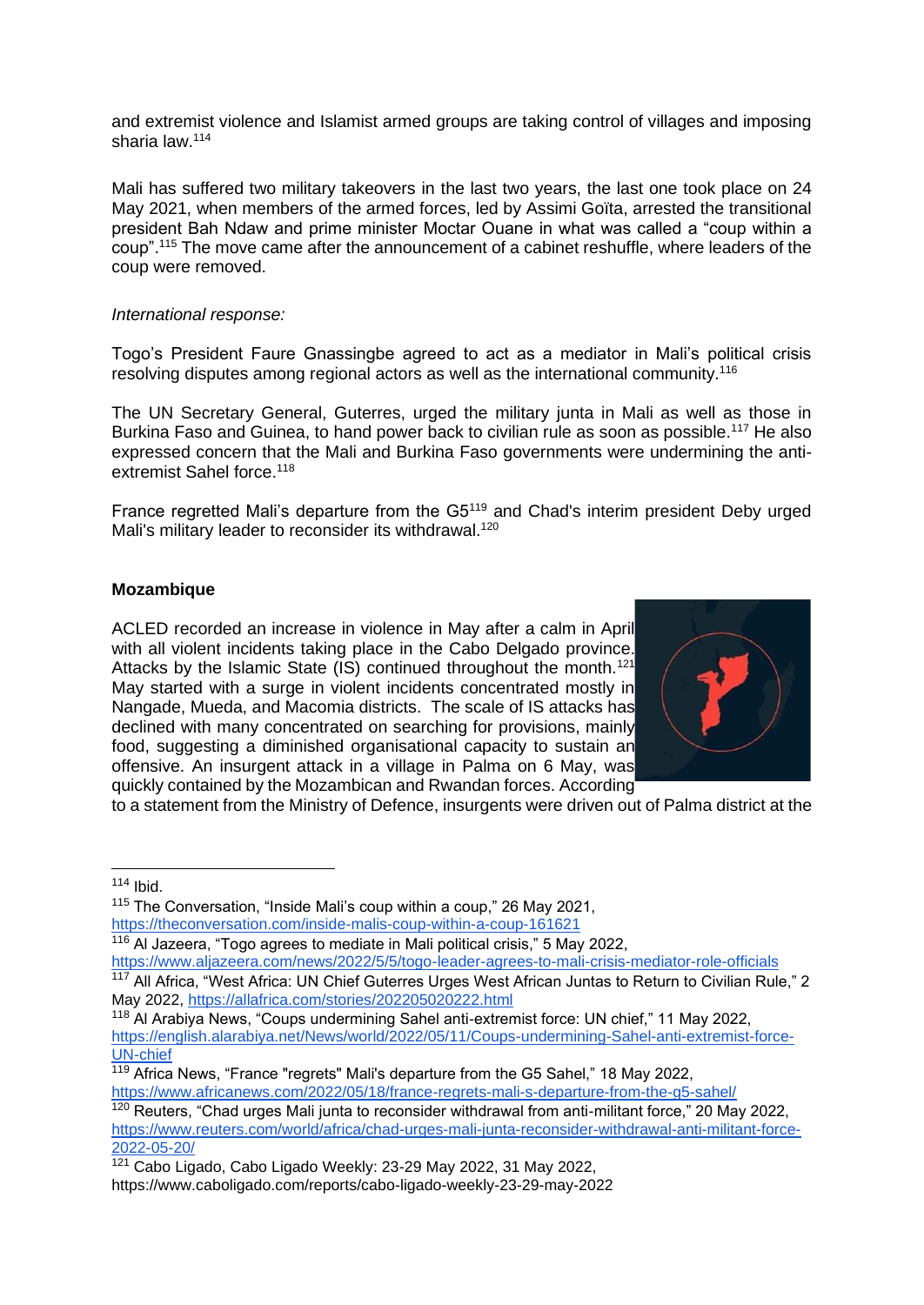beginning of February.<sup>122</sup> During the second week of May, insurgents continued to appear in search of food, hostages were released and security forces mobilised to take advantage of these weaknesses.<sup>123</sup> This led to a wave of surrenders. IS claimed responsibility for three attacks during the third week of May. Security forces indicated over 100 insurgents surrendered in the districts of Nangade and Macomia.<sup>124</sup>

Between 27 April and 17 May 2022, over 7,800 IDPs returned to their areas of origin, mosty to Muidumbe, Palma, and Macomia districts, and around 70% of those displaced reported an intention to return.<sup>125</sup>

Information recently provided by Save the Children recorded a worrisome increase in child marriages in Cabo Delgado, between January and March 2022, the agency recorded 108 cases, compared to 65 cases between October and December 2021. Between January and March, the numbers increased, from 6 children in January, 32 in February and 70 in March.<sup>126</sup>

Health authorities declared a public emergency after a first case of polio was detected in Tete province on 18 May, marking the second case in southern Africa this year and the first in the country in the last 30 years.<sup>127</sup>

The parliament approved a new anti-terror law, which imposes up to 24 year prison sentences for those convicted of terrorism offences and up to eight years for anyone spreading false information about the country's insurgency. Opposition parties fear it could be used to target the media. $128$ 

#### *Context:*

In October 2017, attacks by a group known locally as "Al-Shabaab," linked to the Islamic State of Iraq and the Levant, but not to the Somali Al-Shabaab, began in Cabo Delgado. The group has perpetrated indiscriminate attacks against civilians, including beheadings, sexual and gender- based violence, sexual slavery, abductions, recruitment of child soldiers and destroying civilian infrastructure. Reportedly more than  $3,100$  people have been killed<sup>129</sup> and UNHCR lists over 891,216 persons of concern in the country,<sup>130</sup> including 735,000 in Cabo Delgado.<sup>131</sup>

<sup>122</sup> Cabo Ligado, Cabo Ligado Weekly: 25 April-8 May 2022, 10 May 2022,

<https://www.caboligado.com/reports/cabo-ligado-weekly-25-apri-8-may-2022> <sup>123</sup> Cabo Ligado, Cabo Ligado Weekly: 9-15 May 2022, 17 May 2022,

<https://www.caboligado.com/reports/cabo-ligado-weekly-9-15-may-2022>

<sup>124</sup> Cabo Ligado, Cabo Ligado Weekly: 16-21 May 2022, 24 May 2022,

<https://www.caboligado.com/reports/cabo-ligado-weekly-16-22-may-2022>

<sup>&</sup>lt;sup>125</sup> FEWS Net, Mozambique Key Message Update: IDPs begin returning to their areas of origin, but needs remain high, May 2022, 1 June 2022, [https://reliefweb.int/report/mozambique/mozambique](https://reliefweb.int/report/mozambique/mozambique-key-message-update-idps-begin-returning-their-areas-origin-needs-remain-high-may-2022)[key-message-update-idps-begin-returning-their-areas-origin-needs-remain-high-may-2022](https://reliefweb.int/report/mozambique/mozambique-key-message-update-idps-begin-returning-their-areas-origin-needs-remain-high-may-2022)

<sup>126</sup> Save the Children, Rates of child marriage double amongst thougsands of children displaced by conflict in Cabo Delgado, 17 May 2022, [https://www.savethechildren.net/news/rates-child-marriage](https://www.savethechildren.net/news/rates-child-marriage-double-amongst-thousands-children-displaced-conflict-cabo-delgado)[double-amongst-thousands-children-displaced-conflict-cabo-delgado](https://www.savethechildren.net/news/rates-child-marriage-double-amongst-thousands-children-displaced-conflict-cabo-delgado)

<sup>&</sup>lt;sup>127</sup> All Africa, "Mozambique: Public Health Emergency Declared Over Polio," 19 May 2022, <https://allafrica.com/stories/202205190708.html>

<sup>&</sup>lt;sup>128</sup> The Defense Post, "Mozambique Approves Tough Anti-Terror Bill," 19 May 2022, <https://www.thedefensepost.com/2022/05/19/mozambique-anti-terror-bill/>

<sup>&</sup>lt;sup>129</sup> Ramos Miquel, Andre Baptista, "Officials Say Insurgency in Northern Mozambique is Spreading," Voice of America, 17 December 2021, https://www.voanews.com/a/officials-say-insurgency-innorthern- mozambique-is-spreading/6359526.html

<sup>130</sup> UNHCR data portal,<https://data2.unhcr.org/en/country/moz>

<sup>131</sup> UNHCR, "Northern Mozambique Situation," January 2022.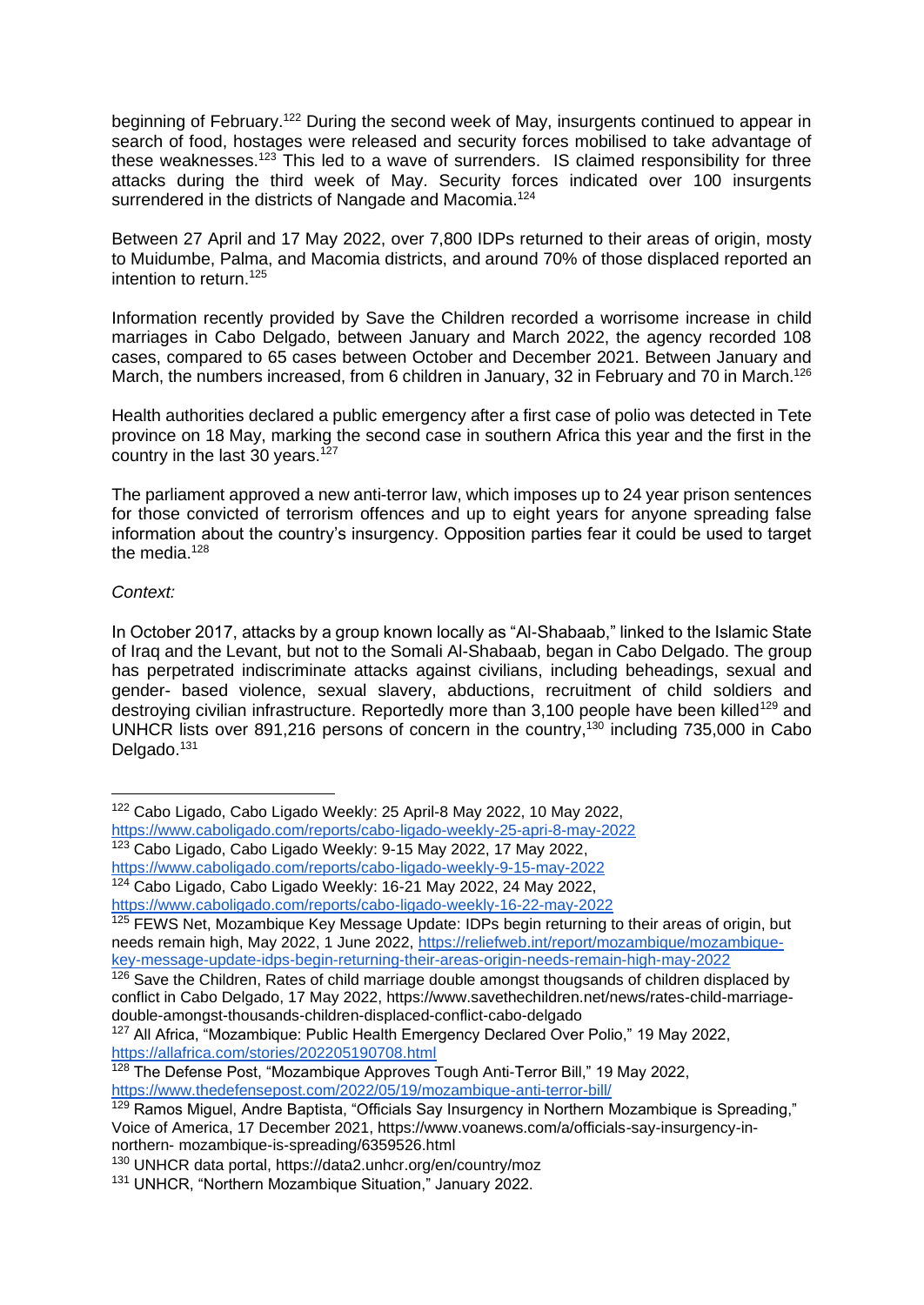#### *International response*:

UNHCR expressed concern over the increase in people in need of protection in the country, mostly due to violence combined with extreme weather events. 6,000 people have been recorded as newly displaced in 2022, after the resurgence of conflict in Cabo Delgado and Niassa provinces.<sup>132</sup>

# **Nigeria**

Violence continued in Nigeria, in May, there has been a slight decrease in reported events, and an over 26% decrease in fatalities throughout the country when compared to the monthly average of the past year. Despite this, in the north-eastern region, violent events have gone up over 10% compared to the monthly average of the previous year. Bandits continue to terrorise the country. On 6 May, at least 48 people were killed in simultaneous attacks on three villages in northwest Nigeria's Zamfara state, local officials say more than 700,000 people have been displaced.<sup>133</sup> On 10 May, at least seven



soldiers were killed in the state of Taraba when they were ambushed while on patrol. In April, Islamic State West Africa Province (ISWAP) claimed responsibility for two bombings.<sup>134</sup> The group also killed at least 30<sup>135</sup> after their commanders Bako Gorgore and Abu Ibrahim were killed in a military operation in Borno state mid-May.<sup>136</sup> There was a more than 150% increase in violent incidents during the third week of May in the states of Anambra, Kogi and Niger when compared to the last month, flagged by the ACLED Subnational Threat & Surge Trackers.<sup>137</sup> In Kala Balge, Borno state,at least 45 farmers were killed during an attack by suspected ISWAP militants.<sup>138</sup>

Gubernatorial elections are set to take place in Ekiti and Osun states this month (June 2022) and national presidential elections in February 2023. Nigeria's President Muhammadu Buhari requested all members of his cabinet who plan on running in the 2023 elections to resign their current appointments, except for current Vice President Yemi Osinbajo.<sup>139</sup> At least ten have

<sup>&</sup>lt;sup>132</sup> UNHCR, "UNHCR raises alarm over Mozambique's "invisible" crisis as climate shocks worsen displacement," 10 May 2022, [https://www.unhcr.org/news/briefing/2022/5/627a6c404/unhcr-raises](https://www.unhcr.org/news/briefing/2022/5/627a6c404/unhcr-raises-alarm-mozambiques-invisible-crisis-climate-shocks-worsen-displacement.html)[alarm-mozambiques-invisible-crisis-climate-shocks-worsen-displacement.html](https://www.unhcr.org/news/briefing/2022/5/627a6c404/unhcr-raises-alarm-mozambiques-invisible-crisis-climate-shocks-worsen-displacement.html)

<sup>&</sup>lt;sup>133</sup> AL Jazeera, "Bandits' kill 48 in northwest Nigeria attacks: Local officials," 8 May 2022, <https://www.aljazeera.com/news/2022/5/8/gunmen-kill-48-in-northwest-nigeria-attacks-local-official>

<sup>134</sup> Al Jazeera, "Attackers kill seven soldiers in ambush in northern Nigeria," 11 May 2022, [https://www.aljazeera.com/news/2022/5/11/gunmen-kill-seven-nigerian-soldiers-in-ambush-on-army](https://www.aljazeera.com/news/2022/5/11/gunmen-kill-seven-nigerian-soldiers-in-ambush-on-army-patrol-sources)[patrol-sources](https://www.aljazeera.com/news/2022/5/11/gunmen-kill-seven-nigerian-soldiers-in-ambush-on-army-patrol-sources)

<sup>&</sup>lt;sup>135</sup> The Guardian Nigeria, "Jihadists kill 30 in northeast Nigeria," 24 May 2022, <https://guardian.ng/news/jihadists-kill-30-in-northeast-nigeria/>

<sup>136</sup> Daily Post, "ISWAP commanders, Bako Gorgore, Abu Ibrahim killed in airstrike in Borno," 14 May 2022, [https://dailypost.ng/2022/05/14/iswap-commanders-bako-gorgore-abu-ibrahim-killed-in-airstrike](https://dailypost.ng/2022/05/14/iswap-commanders-bako-gorgore-abu-ibrahim-killed-in-airstrike-in-borno/)[in-borno/](https://dailypost.ng/2022/05/14/iswap-commanders-bako-gorgore-abu-ibrahim-killed-in-airstrike-in-borno/)

<sup>137</sup> ACLED Subnational Threat & Surge Trackers, (accessed 30 May 2022) <https://acleddata.com/early-warning-research-hub/subnational-threat-surge-tracker/>

<sup>&</sup>lt;sup>138</sup> Humangle, "ISWAP Terrorists Kill 45 Farmers In Fresh Attack On Northeast Nigeria Village," 24 May 2022, [https://humanglemedia.com/boko-haram-terrorists-kill-45-farmers-in-fresh-attack-on](https://humanglemedia.com/boko-haram-terrorists-kill-45-farmers-in-fresh-attack-on-northeast-nigeria-village/)[northeast-nigeria-village/](https://humanglemedia.com/boko-haram-terrorists-kill-45-farmers-in-fresh-attack-on-northeast-nigeria-village/)

<sup>&</sup>lt;sup>139</sup> Al Jazeera, "Nigeria's Buhari asks ministers with political ambition to resign," 11 May 2022, [https://www.aljazeera.com/news/2022/5/11/nigerias-buhari-asks-ministers-with-political](https://www.aljazeera.com/news/2022/5/11/nigerias-buhari-asks-ministers-with-political-ambition-to-resign)[ambition-to-resign](https://www.aljazeera.com/news/2022/5/11/nigerias-buhari-asks-ministers-with-political-ambition-to-resign)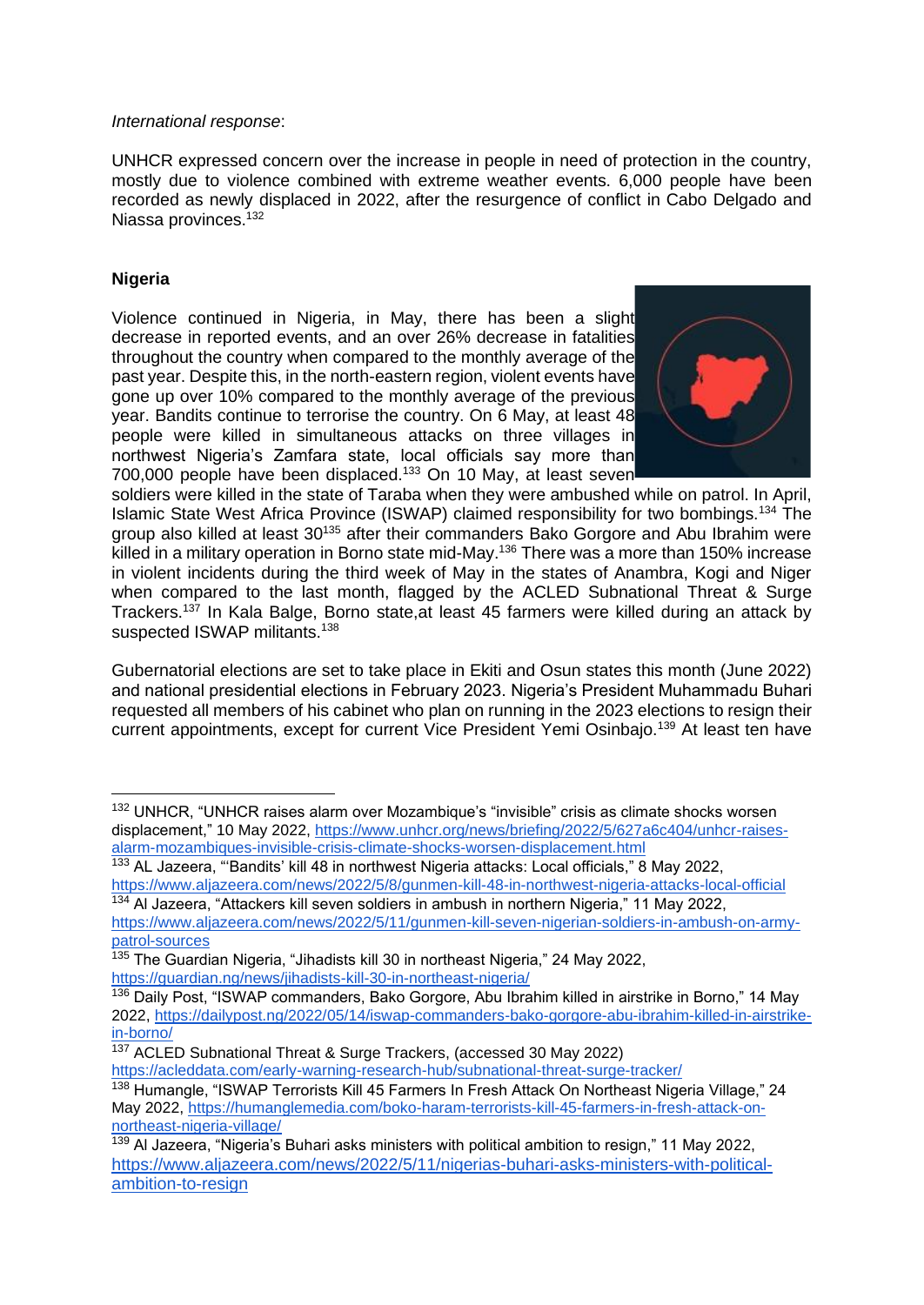resigned so far.<sup>140</sup> On 23 May, ISWAP fighters opened fire on a convoy transporting a presidential aspirant from the ruling All Progressives Congress when travelling from Abuja to Maiduguri. Three policemen were killed.<sup>141</sup> On that same day, an Anambra state legislator, Okechukwu Okoye, was found dead after having gone missing on 15 May.<sup>142</sup> In Bayelsa, Gombe, and Oyo clashes erupted among People's Democratic Party (PDP) opposition party members.<sup>143</sup> On 29 May, the opposition People's Democratic Party chose Atiku Abubakar, former vice president, as its candidate for the 2023 presidential elections.<sup>144</sup>

Violence over charges of blasphemy were also highlighted during the last month. Deborah Samuel, a teenage student was brutally murdered in Sokoto state,<sup>145</sup> by individuals who accused her of blasphemy allegedly in connection with social media posts about the prophet Mohammed. Two suspects were arrested and this led to Muslim youth taking the streets in protest demanding their release.<sup>146</sup> This brought repercussions elsewhere, in Borno State a young woman, Naomi Goni, was threatened after allegedly insulting the Prophet on a social media platform.<sup>147</sup> In Bauchi State, a pastor was injured, some houses and a church were burnt down.<sup>148</sup> Although the Nigerian constitution guarantees the right to freedom of expression, thought, and conscience, national law makes it a criminal offence to insult religion. In the predominantly Muslim northern states, blasphemy may also be criminalised.<sup>149</sup> Concerns and questions regarding the place of religion are being raised,<sup>150</sup> combined with the ongoing bandit and Islamist extremist violence as well as the fragile economic situation, continue to add on to the risk of mass atrocities in the country.

#### *Context*:

Nigeria faces multiple security challenges, including ongoing violence related to the Islamic State in the north, increasing intercommunal violence in the North-Central Zone, and separatist movements in the Niger Delta and South-East Zone.

<https://acleddata.com/2022/06/01/regional-overview-africa-21-27-may-2022/>

<sup>146</sup> DW, "Protests erupt in Nigerian city after blasphemy killing," 15 May 2022, <https://www.dw.com/en/protests-erupt-in-nigerian-city-after-blasphemy-killing/a-61802804>

<sup>140</sup> Reuters, "Ten Nigerian cabinet ministers resign to run in next year's election," 13 May 2022, [https://www.reuters.com/world/africa/ten-nigerian-cabinet-ministers-resign-run-next-years-election-](https://www.reuters.com/world/africa/ten-nigerian-cabinet-ministers-resign-run-next-years-election-2022-05-13/)[2022-05-13/](https://www.reuters.com/world/africa/ten-nigerian-cabinet-ministers-resign-run-next-years-election-2022-05-13/)

<sup>141</sup> Sahara Reporters, "Boko Haram Terrorists Ambush Convoy Of Ruling APC Presidential Aspirant, Kill Three Policemen, Injure Four Others," 23 May 2022, [http://saharareporters.com/2022/05/23/boko](http://saharareporters.com/2022/05/23/boko-haram-terrorists-ambush-convoy-ruling-apc-presidential-aspirant-kill-three-policemen)[haram-terrorists-ambush-convoy-ruling-apc-presidential-aspirant-kill-three-policemen](http://saharareporters.com/2022/05/23/boko-haram-terrorists-ambush-convoy-ruling-apc-presidential-aspirant-kill-three-policemen)

<sup>142</sup> Al Jazeera, "Nigeria: Police discover severed head of missing legislator," 23 May 2022, <https://www.aljazeera.com/news/2022/5/23/nigeria-police-discover-severed-head-of-missing-legislator> <sup>143</sup> ACLED, Regional overview Africa: 21-27 May, 1 June 2022,

<sup>&</sup>lt;sup>144</sup> All Africa, "Nigeria's Atiku Abubakar Is Main Opposition's Presidential Choice," undated, <https://allafrica.com/view/group/main/main/id/00082300.html>

<sup>145</sup> Human Rights Watch, "Student in Nigeria Murdered Over Blasphemy Allegation," 16 May 2022, <https://www.hrw.org/news/2022/05/16/student-nigeria-murdered-over-blasphemy-allegation>

<sup>147</sup> Sahara Reporters, "BREAKING: Jihadists In Borno Plot To Kill Another Young Woman For Alleged Blasphemy, Post Death Threats On Facebook," 14 May 2022,

[http://saharareporters.com/2022/05/14/breaking-jihadists-borno-plot-kill-another-young-woman](http://saharareporters.com/2022/05/14/breaking-jihadists-borno-plot-kill-another-young-woman-alleged-blasphemy-post-death)[alleged-blasphemy-post-death](http://saharareporters.com/2022/05/14/breaking-jihadists-borno-plot-kill-another-young-woman-alleged-blasphemy-post-death)

<sup>&</sup>lt;sup>148</sup> Punch Nigeria, "Tension over alleged blasphemy in Bauchi, pastor injured, houses burnt," 21 May 2022, [https://punchng.com/breaking-tension-over-alleged-blasphemy-in-bauchi-pastor-injured](https://punchng.com/breaking-tension-over-alleged-blasphemy-in-bauchi-pastor-injured-houses-burnt/)[houses-burnt/](https://punchng.com/breaking-tension-over-alleged-blasphemy-in-bauchi-pastor-injured-houses-burnt/)

<sup>&</sup>lt;sup>149</sup> Human Rights Watch, "Student in Nigeria Murdered Over Blasphemy Allegation," 16 May 2022, <https://www.hrw.org/news/2022/05/16/student-nigeria-murdered-over-blasphemy-allegation>

<sup>&</sup>lt;sup>150</sup> The Africa Report, "Nigeria: Killing of student for blasphemy raises question on place of religion," 24 May 2022, [https://www.theafricareport.com/206665/nigeria-killing-of-student-for-blasphemy-raises](https://www.theafricareport.com/206665/nigeria-killing-of-student-for-blasphemy-raises-question-on-place-of-religion/)[question-on-place-of-religion/](https://www.theafricareport.com/206665/nigeria-killing-of-student-for-blasphemy-raises-question-on-place-of-religion/)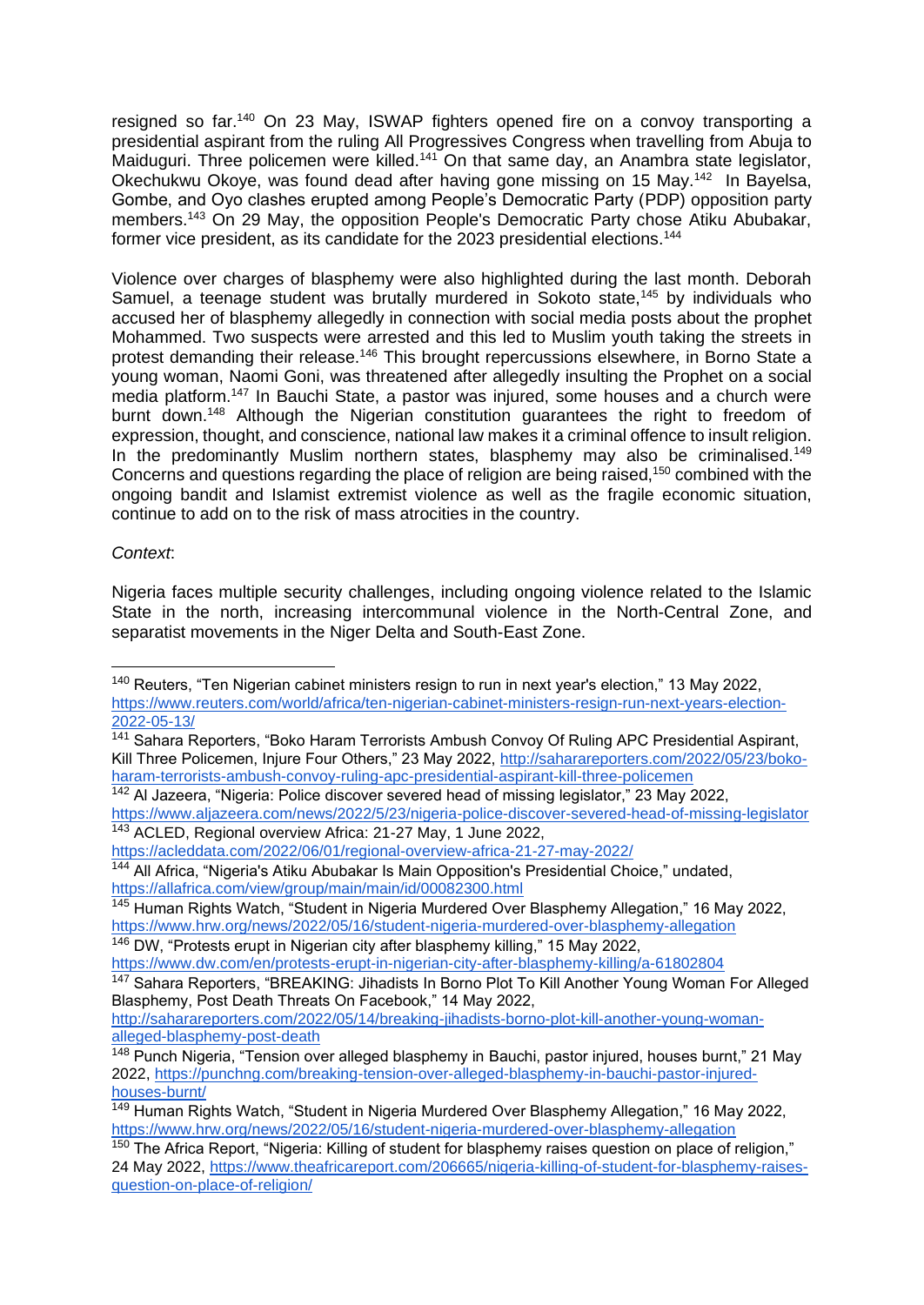Armed groups known locally as bandits carry out widespread killings, kidnappings, and looting across several states in the northwest region. Responding to the violent attacks, the government launched renewed campaigns in the north-west to curb armed banditry in September 2021.<sup>151</sup> In January 2022, under the Terrorism Prevention Act, the government of Nigeria designated bandit groups as "terrorists."<sup>152</sup>

Boko Haram has been active in the country since the early 2000's. Based in north-eastern Nigeria, it has expanded to neighbouring countries such as Chad, Niger, and northern Cameroon. In 2016, the group split, resulting in the emergence of a hostile faction known as the Islamic State's West Africa Province (ISWAP).

The Indigenous People of Biafra (IPOB) members say the region has been economically and politically marginalised since the end of the civil war in 1970. In recent years, the group has begun to amass foot soldiers culminating in the launch of its paramilitary arm, the Eastern Security Network (ESN) in December 2020.<sup>153</sup>

#### *International response:*

UN Secretary General Antonio Guterres visited the country on 3 and 4 of May, expressing the UN's solidarity in the country's fight against terrorism. He called on the international community to support "not only a state of hope, but a state of reality, in which there is no room for terrorism<sup>"154</sup>

# **Somalia**

In May, Somalia saw an increase in violence, particularly in the run up to the 15 May presidential election. According to ACLED, there was about a 25% increase in the number of incidents, compared with the monthly average over the previous year. However, the level of casualties was actually slightly lower than it had been in previous months.<sup>155</sup> Violence was concentrated in the Lower Shabelle region, which surrounds the capital of Mogadishu, which saw a 73% percent



increase in incidents over the course of the month as compared to the prior year and a 120% increase when compared to the prior month.<sup>156</sup>,.<sup>157</sup>

On 3 May al-Shabaab attacked an African Union Transition Mission in Somalia (ATIMS) base in Al Baraf in Middle Shabelle. Burundian authorities claimed that 30 soldiers were killed in the

<sup>152</sup> The Guardian, "FG declares bandits as terrorists," 5 January 2022, <https://guardian.ng/news/fg-declares-bandits-as-terrorists/>

<sup>154</sup> UN News, "Recognize 'enormous challenges' facing northern Nigeria to forge new hope, Guterres urges," 4 May 2022,<https://news.un.org/en/story/2022/05/1117472>

<sup>155</sup> ACLED Dashboard,<https://acleddata.com/dashboard/#/dashboard>

<sup>&</sup>lt;sup>151</sup> The Defense Post, "Nigeria's Military Crackdown Puts Squeeze on Bandit Gangs," 21 September 2021, <https://www.thedefensepost.com/2021/09/21/nigeria-military-crackdown-bandits/>

<sup>&</sup>lt;sup>153</sup> Al Jazeera, "Nigeria: Separatist leader to appear in court for treason trial," 9 November 2021, <https://www.aljazeera.com/news/2021/11/9/nigeria-ipob-leader-nnamdi-kanu-appear-court>

<sup>156</sup> ACLED, Regional overview Africa: 14-20 May 2022, 26 May 2022,

<https://acleddata.com/2022/05/26/regional-overview-africa-14-20-may-2022/> <sup>157</sup> ACLED, Regional overview Africa: 21-27 May, 1 June 2022,

<https://acleddata.com/2022/06/01/regional-overview-africa-21-27-may-2022/>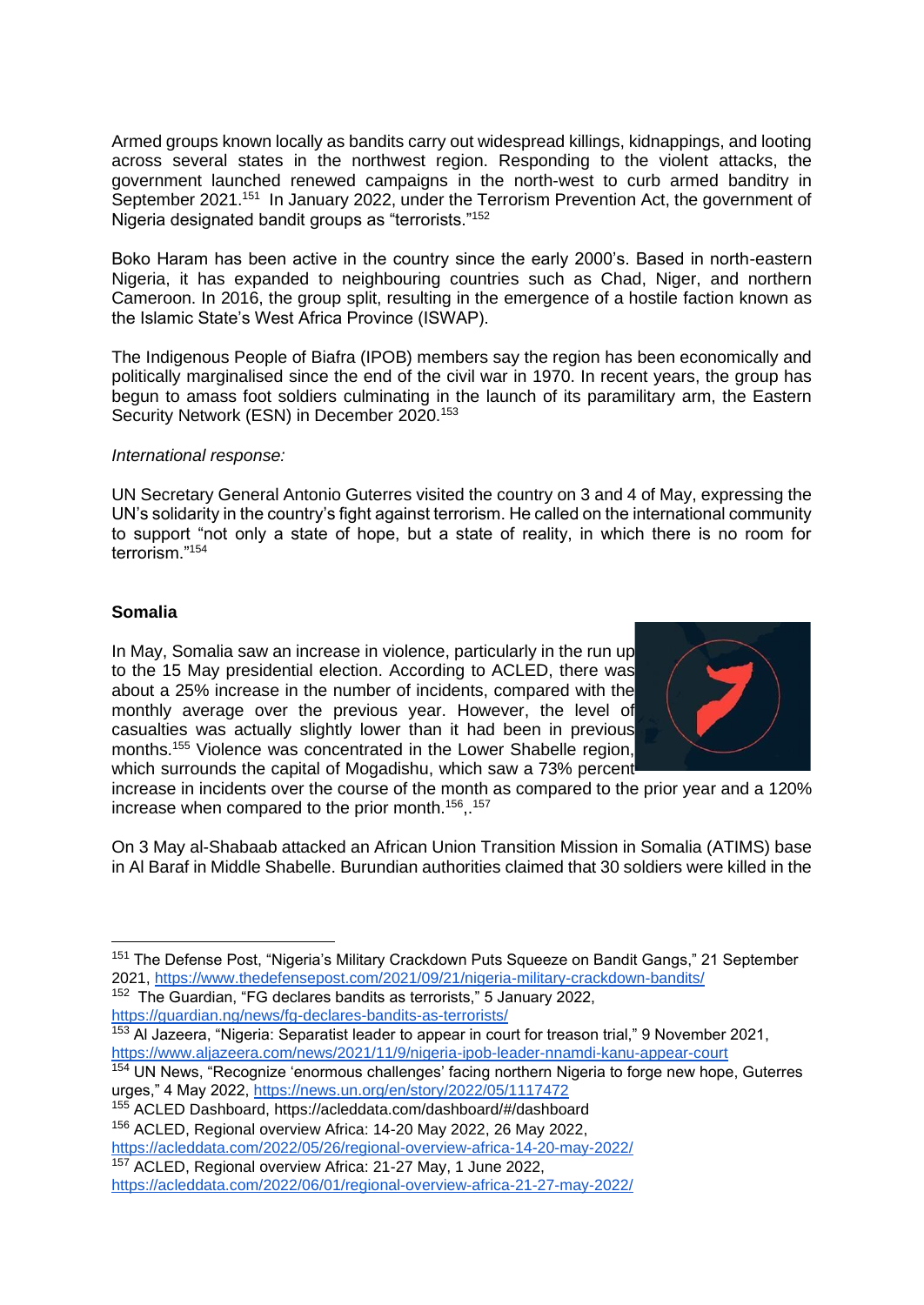attack, whereas AI Shabaab claimed to have killed 173 soldiers.<sup>158</sup> AI Shabaab also continued attacks on ATIMS and government forces in the second and third weeks of the month.<sup>159</sup> Six mortar rounds, suspected to have been launched by Al Shabaab, landed near the election venue but did not cause casualties.<sup>160</sup>

Following a 16 month delay, Hassan Sheikh Mohamud was elected and sworn in as president (he had served as president prior to Farmaajo) in mid-May. The president has long-standing ties with the rulers of Ethiopia's Tigray region,<sup>161</sup> but also with Prime Minister Abiy.<sup>162</sup>

The new president will face serious challenges. The electoral discord empowered a resurgent Al Shabaab and a record drought is affecting over six million Somalis and has displaced over 700,000, six districts are facing famine like conditions.<sup>163</sup> Situations of economic crisis can increase the likelihood of atrocity crimes.

# *Context:*

After suffering through a near constant state of crisis since the fall of former dictator Siad Barre in 1991 and widespread violence under Al-Shabaab militants, the country managed to put in place a Federal Government through limited, indirect elections in 2012. In 2016, legislation passed allowing political parties for the first time since 1969. There was a peaceful transition of power in 2017 to the current president, Mohamed Abdullahi Mohamed, better known as Farmaajo, who was again elected indirectly. At the same time, the country made progress in reforming the security forces, judiciary and other key state institutions. This progress was undermined by the electoral crisis.

#### *International response:*

The United States authorised the re-deployment of troops to the country, with the purpose to "enable a more effective fight against al-Shabaab by local forces."<sup>164</sup>

The African Union, the Somali and Burundian governments as well as the United States Embassy in Mogadishu strongly condemned the al-Shabab attack on ATIMS that took place at the start of May.<sup>165</sup> The UN Security Council also condemned the attacks and expressed its full support for ATIMS and Somali government efforts to counter AI Shabaab.<sup>166</sup>

<https://www.voanews.com/a/drought-affects-almost-half-of-somalia-as-famine-looms-/6596623.html>

<sup>&</sup>lt;sup>158</sup> All Africa, "Somalia: At Least 30 Burundian AU Soldiers Killed in Al-Shabab Attack, Official Says," 4 May 2022,<https://allafrica.com/stories/202205060029.html>

<sup>159</sup> ACLED, Regional Overview: Africa," 14-20 May 2022, [https://acleddata.com/2022/05/26/regional](https://acleddata.com/2022/05/26/regional-overview-africa-14-20-may-2022/)[overview-africa-14-20-may-2022/](https://acleddata.com/2022/05/26/regional-overview-africa-14-20-may-2022/)

<sup>160</sup> Omar Mahmoud, "A Welcome Chance for a Reset in Somalia," 31 May 2022, <https://www.crisisgroup.org/africa/horn-africa/somalia/welcome-chance-reset-somalia>

<sup>&</sup>lt;sup>161</sup> Bloomberg, "Power Play Shifts in Horn of Africa as Somalia Elects New Leader," 17 May 2022, [https://www.bloomberg.com/news/articles/2022-05-17/power-play-shifts-in-horn-of-africa-as-somalia](https://www.bloomberg.com/news/articles/2022-05-17/power-play-shifts-in-horn-of-africa-as-somalia-elects-new-leader)[elects-new-leader](https://www.bloomberg.com/news/articles/2022-05-17/power-play-shifts-in-horn-of-africa-as-somalia-elects-new-leader)

<sup>162</sup> Omar Mahmood, "A Welcome Chance for a Reset in Somalia," 31 May 2022, <https://www.crisisgroup.org/africa/horn-africa/somalia/welcome-chance-reset-somalia>

<sup>163</sup> VOA, "Drought Affects Almost Half of Somalia as Famine Looms," 31 May 2022,

<sup>&</sup>lt;sup>164</sup> Al Jazeera, "Biden approves deployment of hundreds of US troops to Somalia," 16 May 2022, [https://www.aljazeera.com/news/2022/5/16/biden-approves-deployment-of-hundreds-of-us-troops-to](https://www.aljazeera.com/news/2022/5/16/biden-approves-deployment-of-hundreds-of-us-troops-to-somalia)[somalia](https://www.aljazeera.com/news/2022/5/16/biden-approves-deployment-of-hundreds-of-us-troops-to-somalia)

<sup>&</sup>lt;sup>165</sup> All Africa, "Somalia: At Least 30 Burundian AU Soldiers Killed in Al-Shabab Attack, Official Says," 4 May 2022,<https://allafrica.com/stories/202205060029.html>

<sup>&</sup>lt;sup>166</sup> UNSC, Security Council Press Statement on Attack against African Union Transition Mission in Somalia, 6 May 2022, https://www.un.org/press/en/2022/sc14883.doc.htm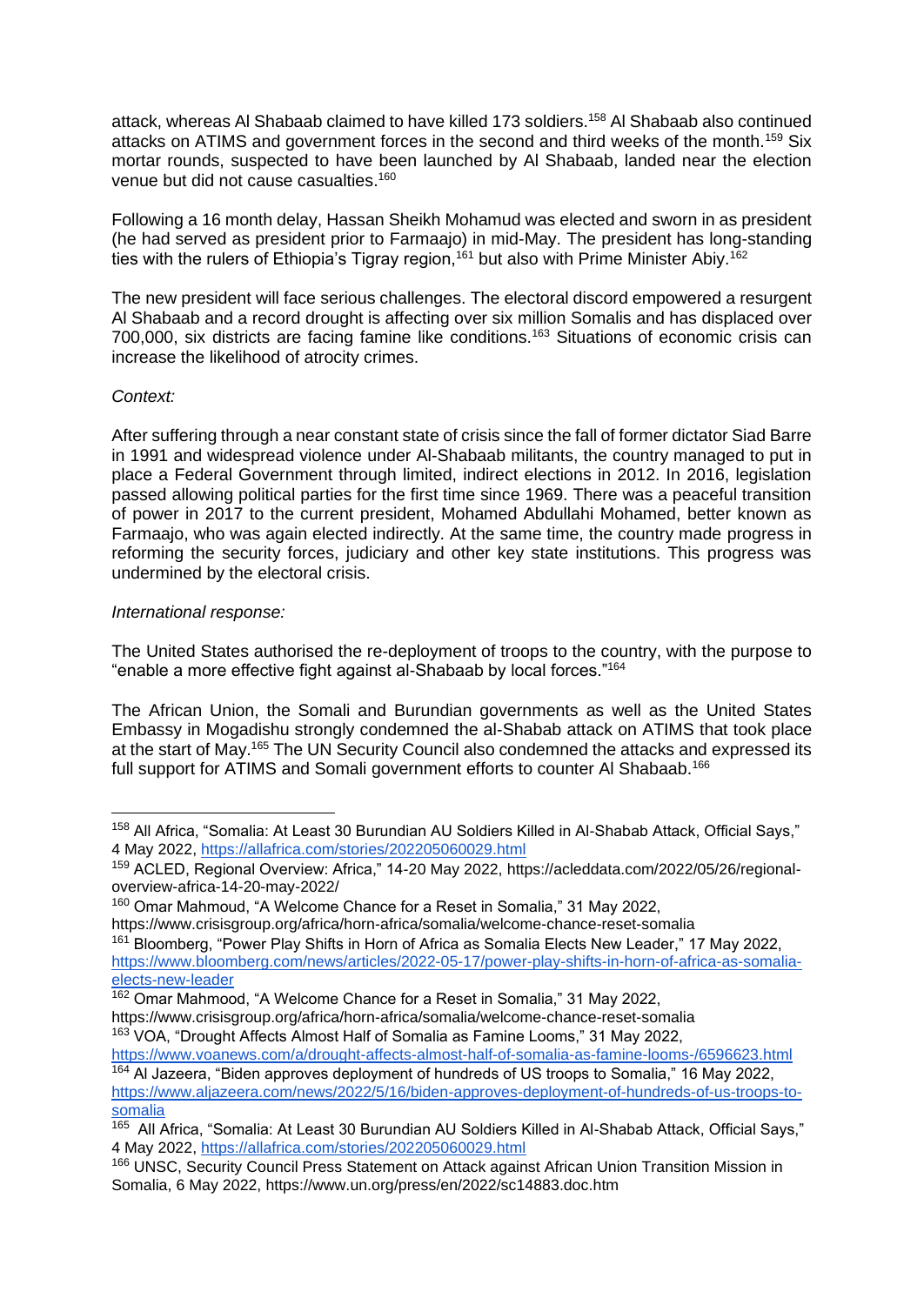On 26 May, the UN Security Council met on Somalia and issued resolution 2632 which congratulated Mohamud on his election and also renewed the mandate of the UN assistance mission in Somalia (UNSOM) for another year.<sup>167</sup>

# **South Sudan**

There has been a decrease in violence in South Sudan. May showed the lowest number of violent incidents since the start of the year and a sharp decrease in fatalities when compared to April.<sup>168</sup> However, communal violence and cattle raids continued throughout the country. In Eastern Equatoria and Jonglei, clashes between cattle raiders and cattle owners killed many and displaced hundreds, thousands of cattle stolen.<sup>169</sup> Between 7 and 13 May, gunmen attacked Bor Dinka



pastoralists in Eastern Equatoria, at least 20 were killed and thousands of cattle stolen. The Bor Dinka retaliated by looting property and killing two police officers. In Warrap state, fighting between local and Bul Nuer militias resulted in over a score of fatalities. Clashes between Twic Dinka and Ngok Dinka clans recurred in the disputed Abyei area.<sup>170</sup> Violence surged in Leer County, Unity State, during the third week of May due to clashes between Haak and Jagei Nuer militias against Dok Nuer militias.<sup>171</sup> During the last week of the month, gunmen attacked local authorities in Unity State.<sup>172</sup> In Jonglei a state government official's convoy was attacked, with Ayod County commissioner blaming SPLM-IO.<sup>173</sup> Suspected Murle cattle raiders killed at least two civilians in Mangalla Payam of Central Equatoria State.<sup>174</sup> Three teenagers were brutally killed by South Sudan People's Defence Forces (SSPDF) soldiers in Kiri village, Central Equatoria state, at least five soldiers were arrested.<sup>175</sup> Edmund Yakani, an prominent South Sudanese activist warned events such like these may lead to genocide, and urged the government to make prevention of genocide its top priority.<sup>176</sup> President Kiir responded by ordering an investigation of the conflicts.<sup>177</sup>

<sup>172</sup> ACLED, Regional overview Africa: 21-27 May 2022, 1 June 2022, <https://acleddata.com/2022/06/01/regional-overview-africa-21-27-may-2022/> <sup>173</sup> Sudan's Post, "Top government official survives ambush," 28 May 2022,

<sup>167</sup> UNSC Resolution 2632, 26 May 2022, [https://documents-dds-](https://documents-dds-ny.un.org/doc/UNDOC/GEN/N22/362/73/PDF/N2236273.pdf?OpenElement)

[ny.un.org/doc/UNDOC/GEN/N22/362/73/PDF/N2236273.pdf?OpenElement](https://documents-dds-ny.un.org/doc/UNDOC/GEN/N22/362/73/PDF/N2236273.pdf?OpenElement) <sup>168</sup> ACLED data

<sup>169</sup> ACLED, Regional overview Africa: 26 April - 6 May, 12 May 2022, <https://acleddata.com/2022/05/12/regional-overview-africa-23-april-6-may-2022/> <sup>170</sup> ACLED, Regional overview Africa: 7-13 May 2022, 19 May 2022,

<https://acleddata.com/2022/05/19/regional-overview-africa-7-13-may-2022/> <sup>171</sup> ACLED, Regional overview Africa: 14-20 May 2022, 26 May 2022,

<https://acleddata.com/2022/05/26/regional-overview-africa-14-20-may-2022/>

<https://www.sudanspost.com/top-government-official-survives-ambush/>

<sup>174</sup> Sudan's Post, "2 people killed, 3 injured in Terekeka cattle raid," 26 May 2022, <https://www.sudanspost.com/2-people-killed-3-injured-in-terekeka-cattle-raid/>

 $175$  Sudan's Post, "5 soldiers linked to killing of 3 civilians in Kajo-Keji arrested as calm returns," 29 May 2022, [https://www.sudanspost.com/5-soldiers-linked-to-killing-of-3-civilians-in-kajo-keji-arrest-as](https://www.sudanspost.com/5-soldiers-linked-to-killing-of-3-civilians-in-kajo-keji-arrest-as-calm-returns/)[calm-returns/](https://www.sudanspost.com/5-soldiers-linked-to-killing-of-3-civilians-in-kajo-keji-arrest-as-calm-returns/)

<sup>&</sup>lt;sup>176</sup> Sudan's Post, "South Sudan government told mitigation of genocide should be top priority," 29 May 2022, [https://www.sudanspost.com/south-sudan-government-told-mitigation-of-genocide-should](https://www.sudanspost.com/south-sudan-government-told-mitigation-of-genocide-should-be-top-priority/)[be-top-priority/](https://www.sudanspost.com/south-sudan-government-told-mitigation-of-genocide-should-be-top-priority/)

<sup>&</sup>lt;sup>177</sup> Sudan's Post, "Kiir tasks Council of States with resolving sub-national violence," 25 May 2022, <https://www.sudanspost.com/kiir-tasks-council-of-states-with-resolving-sub-national-violence/>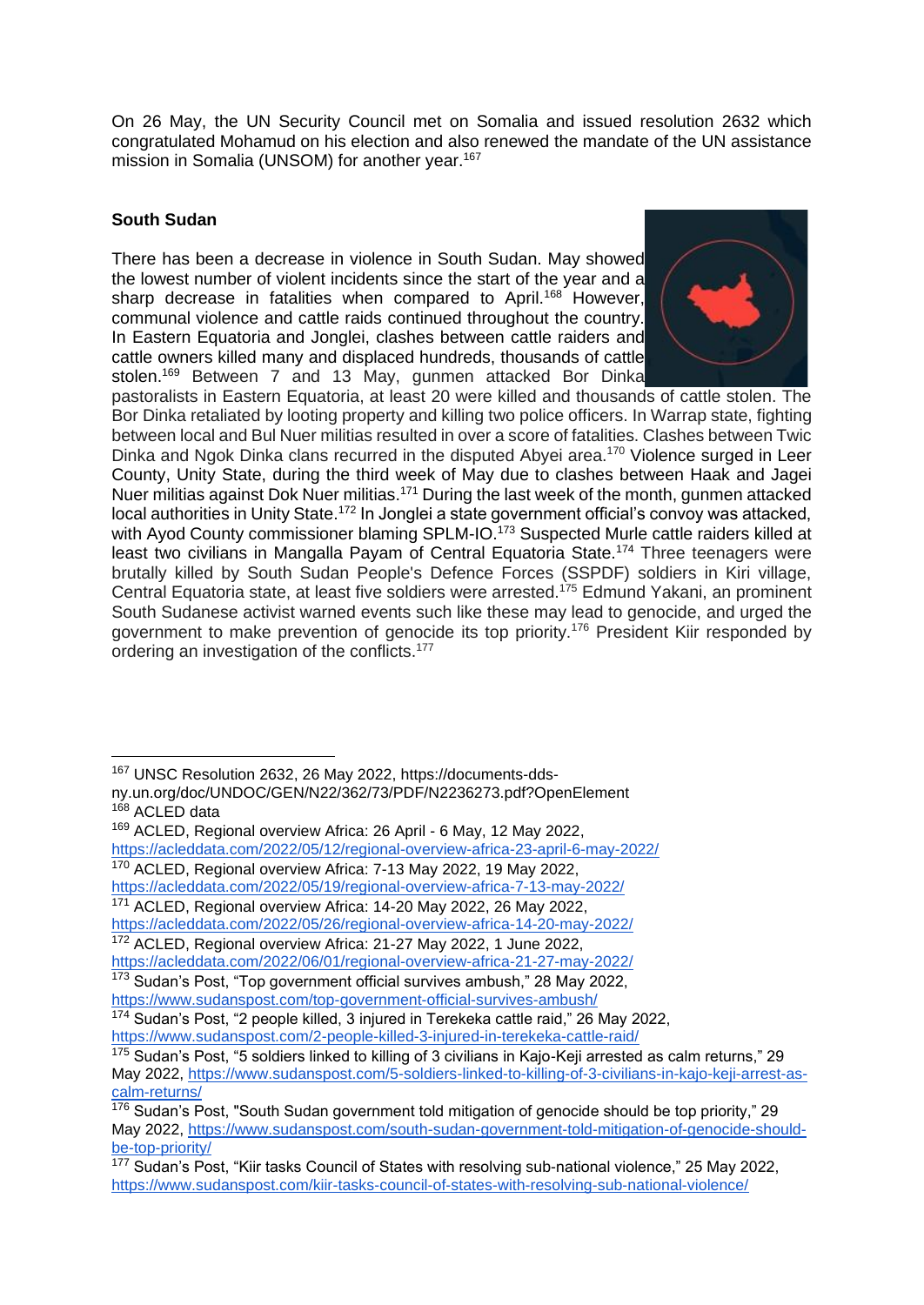The Misseriya and Ngok Dinka signed a peace accord reiterating their commitment to achieving lasting peace in Abyei, on 19 May. Both parties called on UNISFA to fully implement its mandate and protect civilians in the area.<sup>178</sup>

Recent information shows that cases of conflict related sexual violence cases have more than doubled compared to last year, despite an overall decrease in violence against civilians. Between January and March 2022, UNMISS recorded 63 cases up from 28 cases during that same period in 2021. Sexual violence constitutes 64% of cases of violence against civlians, Jonglei, Eastern Equatoria, and Warrap states are the most affected.<sup>179</sup>

### *Context*:

South Sudan gained its independence from Sudan in 2011. Two years later, a political crisis erupted and turned into a civil war that took on an ethnic tone. The conflict quickly spread throughout the country, civilians were targeted on the basis of their ethnicity and/or perceived political affiliation, almost 400,000 people lost their lives during that time. All parties to the conflict committed rape and sexual violence, destroyed property and looted villages, and recruited children into their ranks. A mediation conducted by Uganda and Sudan in 2018 led the two main belligerents, Kiir and Machar to reach a peace deal to end the war.

Violence has fuelled famine and food insecurity in the country and caused large-scale displacement of civilians inside and outside its borders. In February 2020, two years after signing President Salva Kiir Mayardit and former Vice President Riek Machar agreed on implementing the 2018 Revitalised Agreement, yet they have been slow to execute many of its provisions.

#### *International response:*

The UNSC renewed the arms embargo against the country after the Panel of Experts recommended its renewal despite the government's request otherwise. The Council also renewed targeted sanctions, travel bans and asset freezes and the mission of the Panel of Experts for another year.<sup>180</sup> In addition, on 12 May 2022, the UN Security Council issued a resolution on Sudan and South Sudan renewing the mandate of the UN Interim Security Force for Abyei (UNISFA) for another year and urgin an immediate cessation of violence.<sup>181</sup>

Following the clashes in Adok Port in April, a joint delegation comprising the AU, the Reconstituted Joint Monitoring and Evaluation Commission (R-JMEC), the African Diplomatic Corps (ADC), the EU, the Troika and UNMISS conducted a mission to Unity State on 12 May 2022, and called on authorities to take further measures to protect civilians and to address the root causes of the conflict.<sup>182</sup>

<sup>&</sup>lt;sup>178</sup> UNISFA, UNISFA brokers peace accord between the two communities in Abyei, 20 May 2022, <https://reliefweb.int/report/south-sudan/unisfa-brokers-peace-accord-between-two-communities-abyei>

 $179$  UN MISS, Press release amidst a decrease in violence against civiliansin South Sudan, a surge in conflict-related sexual violence, 10 May 2022, [https://unmiss.unmissions.org/press-release-amidst](https://unmiss.unmissions.org/press-release-amidst-decrease-violence-against-civilians-south-sudan-surge-conflict-related-sexual)[decrease-violence-against-civilians-south-sudan-surge-conflict-related-sexual](https://unmiss.unmissions.org/press-release-amidst-decrease-violence-against-civilians-south-sudan-surge-conflict-related-sexual)

<sup>&</sup>lt;sup>180</sup> Radio Tamazuj, "UN Security Council renews arms embargo on South Sudan," 26 May 2022, <https://radiotamazuj.org/en/news/article/un-security-council-renews-arms-embargo-on-south-sudan> <sup>181</sup> UNSC Resolution 2630, 12 May 2022, [https://documents-dds-](https://documents-dds-ny.un.org/doc/UNDOC/GEN/N22/347/31/PDF/N2234731.pdf?OpenElement)

[ny.un.org/doc/UNDOC/GEN/N22/347/31/PDF/N2234731.pdf?OpenElement](https://documents-dds-ny.un.org/doc/UNDOC/GEN/N22/347/31/PDF/N2234731.pdf?OpenElement)

<sup>&</sup>lt;sup>182</sup> UNMISS, Joint statement by AU R-JMEC, ADC, EU, Troika and UNMISS on the situation in Unity State, 18 May 2022, [https://unmiss.unmissions.org/joint-statement-au-r-jmec-adc-eu-troika-and](https://unmiss.unmissions.org/joint-statement-au-r-jmec-adc-eu-troika-and-unmiss-situation-unity-state)[unmiss-situation-unity-state](https://unmiss.unmissions.org/joint-statement-au-r-jmec-adc-eu-troika-and-unmiss-situation-unity-state)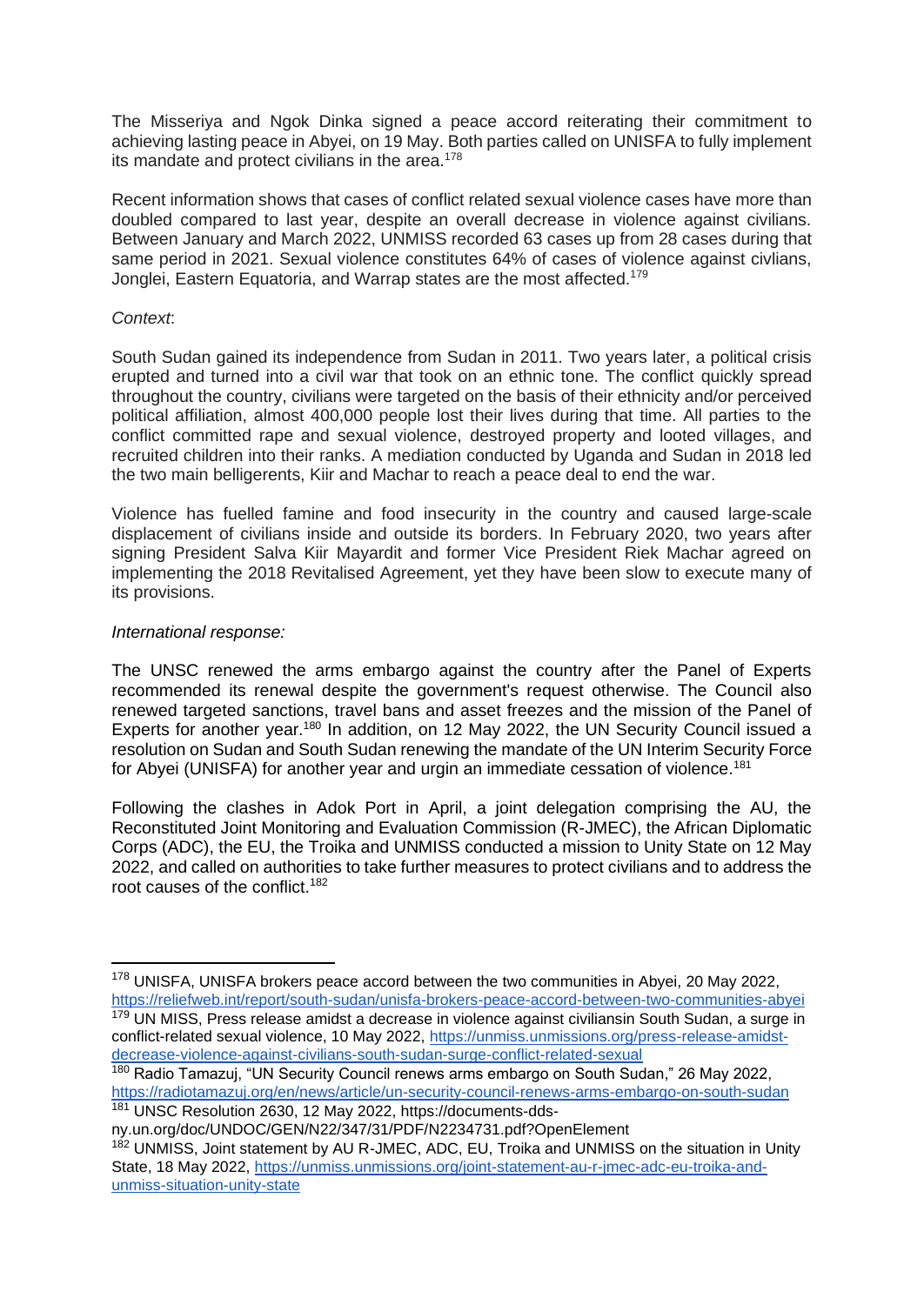# **Sudan**

The situation in Sudan remains volatile. The UN Mission in Sudan, the African Union and the Intergovernmental Authority on Development (IGAD) launched, on 12 May, preliminary talks intended to set the ground rules for further negotiation. Some groups, including the Forces for Freedom and Change – Central Council and the Resistance Committees of Khartoum, refused to take part in a dialogue with the military arguing that this would legitimise the coup.<sup>183</sup> Many have



looked at the long history of failure to implement agreements and concluded that negotiations are not useful.

Protests continued and were heavily repressed by security forces. One protester was killed on 21 May,<sup>184</sup> and two more on 28 May.<sup>185</sup> So far, 98 protesters have been killed and 4,300 wounded.<sup>186</sup> The trial against four Sudanese protesters accused of killing a police officer during an anti-military march in January 2022 started on 30 May.<sup>187</sup>

On 29 May, Al-Burhan lifted the state of emergency and released about 125 political detainees in order to create the atmosphere for "a fruitful and meaningful dialogue that achieves stability during the transitional period." The measure had been in place since the October 2021 military coup. However, activists point out that many are still incarcerated.<sup>188</sup>

Risk of atrocities remains high in Darfur, where violence in the regions has increased exponentially compared to April. ACLED recorded over 200% increase in violent events and an 140% increase in fatalities in the last month over the average for the last year. Violence had started again at the end of April, cost the lives of at least 200 people and displaced up to 115,000. Adam Rojal, spokesperson of Darfur's refugees and IDPs, argued that the government was responsible "massacres were carried out in a very orderly and systematic manner, using weapons and vehicles from the state's warehouses. .. . This is not a tribal war. It is the state which kills, rapes and displaces its citizens and cloaks it as a tribal conflict."<sup>189</sup> This month there have been attacks on IDP camps.<sup>190</sup>

<sup>190</sup> Sudan Tribune, "Gunmen kill three IDPs in South Darfur camp," 7 May 2022, <https://sudantribune.com/article258376/>

<sup>&</sup>lt;sup>183</sup> Dabanga Sudan, "Tripartite mechanism: First round of indirect negotiations started in Sudan," 13 May 2022, [https://www.dabangasudan.org/en/all-news/article/tripartite-mechanism-first-round-of](https://www.dabangasudan.org/en/all-news/article/tripartite-mechanism-first-round-of-indirect-negotiations-started-in-sudan)[indirect-negotiations-started-in-sudan](https://www.dabangasudan.org/en/all-news/article/tripartite-mechanism-first-round-of-indirect-negotiations-started-in-sudan)

<sup>184</sup> VOA, "One Killed in Renewed Anti-coup Protests in Sudan," 21 May 2022, <https://www.voanews.com/a/one-killed-in-renewed-anti-coup-protests-in-sudan/6583774.html>

<sup>&</sup>lt;sup>185</sup> Reuters, "Trial begins for Sudanese protesters accused of killing police officer," 30 May 2022, [https://www.reuters.com/world/africa/trial-begins-sudanese-protesters-accused-killing-police-officer-](https://www.reuters.com/world/africa/trial-begins-sudanese-protesters-accused-killing-police-officer-2022-05-29/)[2022-05-29/](https://www.reuters.com/world/africa/trial-begins-sudanese-protesters-accused-killing-police-officer-2022-05-29/)

<sup>186</sup> ABC, "Sudan's top general lifts state of emergency from coup," 29 May 2022, [https://abcnews.go.com/International/wireStory/envoy-decries-sudan-violence-killed-protests-](https://abcnews.go.com/International/wireStory/envoy-decries-sudan-violence-killed-protests-85049488)[85049488](https://abcnews.go.com/International/wireStory/envoy-decries-sudan-violence-killed-protests-85049488)

<sup>&</sup>lt;sup>187</sup> Reuters, "Trial begins for Sudanese protesters accused of killing police officer," 30 May 2022, [https://www.reuters.com/world/africa/trial-begins-sudanese-protesters-accused-killing-police-officer-](https://www.reuters.com/world/africa/trial-begins-sudanese-protesters-accused-killing-police-officer-2022-05-29/)[2022-05-29/](https://www.reuters.com/world/africa/trial-begins-sudanese-protesters-accused-killing-police-officer-2022-05-29/)

<sup>188</sup> Sudan Tribune, "Sudan's military leader lifts state of emergency," 30 May 2022, <https://sudantribune.com/article259525/>

<sup>&</sup>lt;sup>189</sup> Peoples Dispach, "Security situation in Darfur remains very dangerous," 30 May 2022, <https://peoplesdispatch.org/2022/05/30/security-situation-in-darfur-remains-very-dangerous/>

Dabanga Sudan, "Deadly attack on Otash camp in South Darfur," 12 May 2022, <https://www.dabangasudan.org/en/all-news/article/deadly-attack-on-otash-camp-in-south-darfur>